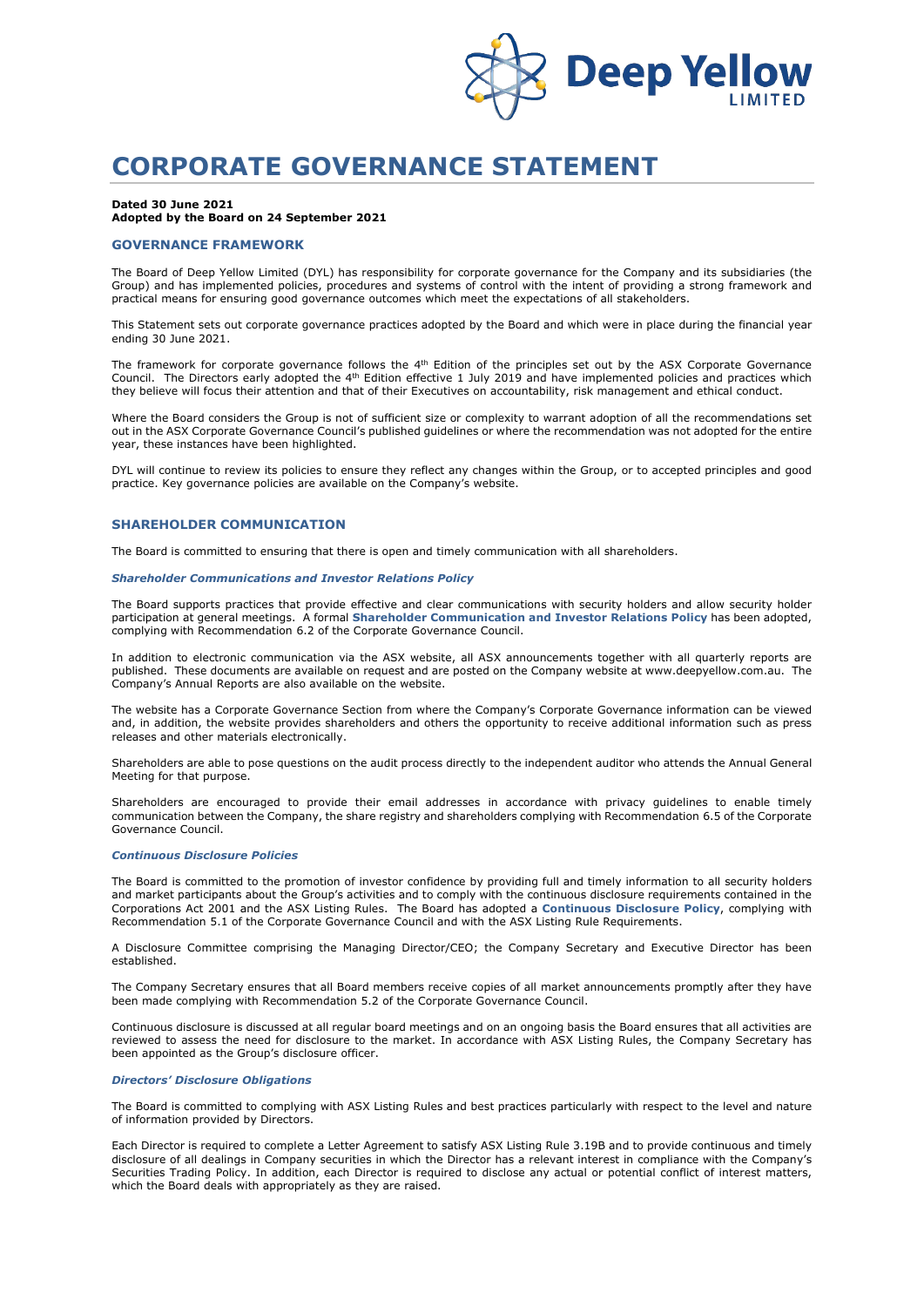## **BOARD OF DIRECTORS**

#### *Role of the Board of Directors*

The Board guides and monitors the business and management of the Group on behalf of shareholders by whom they are elected and to whom they are accountable.

In order to fulfil this role, the Board is responsible for the overall corporate governance of the Group including formulating its strategic direction, setting remuneration and monitoring the performance of Directors and Executives. The Board relies on Executives to assist it in approving and monitoring expenditure, ensuring the integrity of internal controls and management information systems and monitoring financial and other reporting.

The Board has adopted a **Board Charter**, complying with Recommendation 1.1 of the Corporate Governance Council, which clarifies the respective roles of the Board and Executives and assists in decision making processes.

#### *Board Processes*

The Board agrees in advance a schedule of regular meetings for each calendar year, together with such other meetings as may be necessary. For the 2021 financial year, there were fourteen Board meetings held during the year.

A standardised agenda for the meetings has been adopted to ensure certain information is addressed consistently and other items which are relevant to reporting deadlines and or regular review are scheduled when and as appropriate. The agenda is reviewed and approved by the Chairman with the involvement of the Managing Director.

#### *Evaluation of Senior Executive Performance*

There is a small executive team in Australia and Namibia, the Managing Director meets with executive team members and undertakes an informal review of performance on an annual basis. An evaluation of the performance of the Group's Executives has been carried during the year in accordance with this process, complying with Recommendation 1.7 of the Corporate Governance Council.

#### *Board Composition*

The Constitution of the Company requires a minimum number of three Directors. There is no requirement for any shareholding qualification.

The membership of the Board, its activities and composition is subject to periodic review. The criteria for determining the identification and appointment of a suitable candidate for the Board includes the quality of the individual, background of experience and achievement, compatibility with other Board members, credibility within the scope of activities of the Group, intellectual ability to contribute to Board duties and responsibilities and consideration of the objectives of the recently adopted Diversity Policy. In complying with recommendations of the Corporate Governance Council, the Board is mindful to ensure that it is comprised of individuals with skills to provide appropriate stewardship to the Group as it moves from an advanced stage explorer to a developer. The background of each Director is set out in the Directors' Report section of the Annual Report.

#### *Skills and Experience*

A skills matrix developed by the Board provides the basis for the ongoing review of Board composition. The skills matrix lists key skills for the organisation in its present stage. Skill sets currently on the Company's Board include technical, financial, managerial, corporate, and commercial.

Key skill sets identified as being appropriate by the Board include:

- mining and exploration;
- accounting/auditing and corporate finance;
- uranium industry knowledge;
- strategic planning;
- governance and risk management; and
- environmental and health and safety.

The Board is presently comprised of seven members, five Non-executive and two Executive:

| * Mr Chris Salisbury<br>Chairman<br>$\overline{\phantom{a}}$<br>* Mr John Borshoff<br>Managing Director<br>$\sim$<br>* Ms Gillian Swaby<br><b>Executive Director</b><br>$\sim$<br>* Mr Mervyn Greene<br>Non-executive<br>$\sim$ | * Mr Christophe Urtel<br>Non-executive<br>$\overline{\phantom{0}}$<br>* Mr Justin Reid<br>Non-executive<br>$\overline{\phantom{0}}$<br>* Mr Rudolf Brunovs<br>Non-executive<br>Ξ. |
|---------------------------------------------------------------------------------------------------------------------------------------------------------------------------------------------------------------------------------|-----------------------------------------------------------------------------------------------------------------------------------------------------------------------------------|
|---------------------------------------------------------------------------------------------------------------------------------------------------------------------------------------------------------------------------------|-----------------------------------------------------------------------------------------------------------------------------------------------------------------------------------|

During the year the Company was pleased to add Mr Chris Salisbury as a Director and Chairman. As the Company continues to evolve the Board will monitor its composition to ensure that additional expertise is sought if required and that consideration will be given to ensuring the Board has an appropriate mix of skills and diversity.

Board qualifications are summarised in the table below:

| <b>Name</b>          | <b>Qualifications</b>                                            | <b>Length of service</b> |
|----------------------|------------------------------------------------------------------|--------------------------|
| Mr Chris Salisbury   | B.Eng, FAICD                                                     | 0.2 years                |
| Mr John Borshoff     | BSc, FAusIMM, FAICD                                              | 5 years                  |
| Mr Mervyn Greene     | MA (Maths) BAI (Engineering), MBA                                | $14.5$ years             |
| Ms Gillian Swaby     | <b>BBus FCIS FAICD MAusIMM</b>                                   | 16 years                 |
| Mr Christopher Urtel | MSc (Mining and Finance) BSc (First Class Honours - Geology with | 8.5 years                |
|                      | Engineering Geology)                                             |                          |
| Mr Justin Reid       | MSc; BSc; MBA                                                    | 5 years                  |
| Mr Rudolf Brunovs    | <b>FCA FAICD MBA</b>                                             | 14 years                 |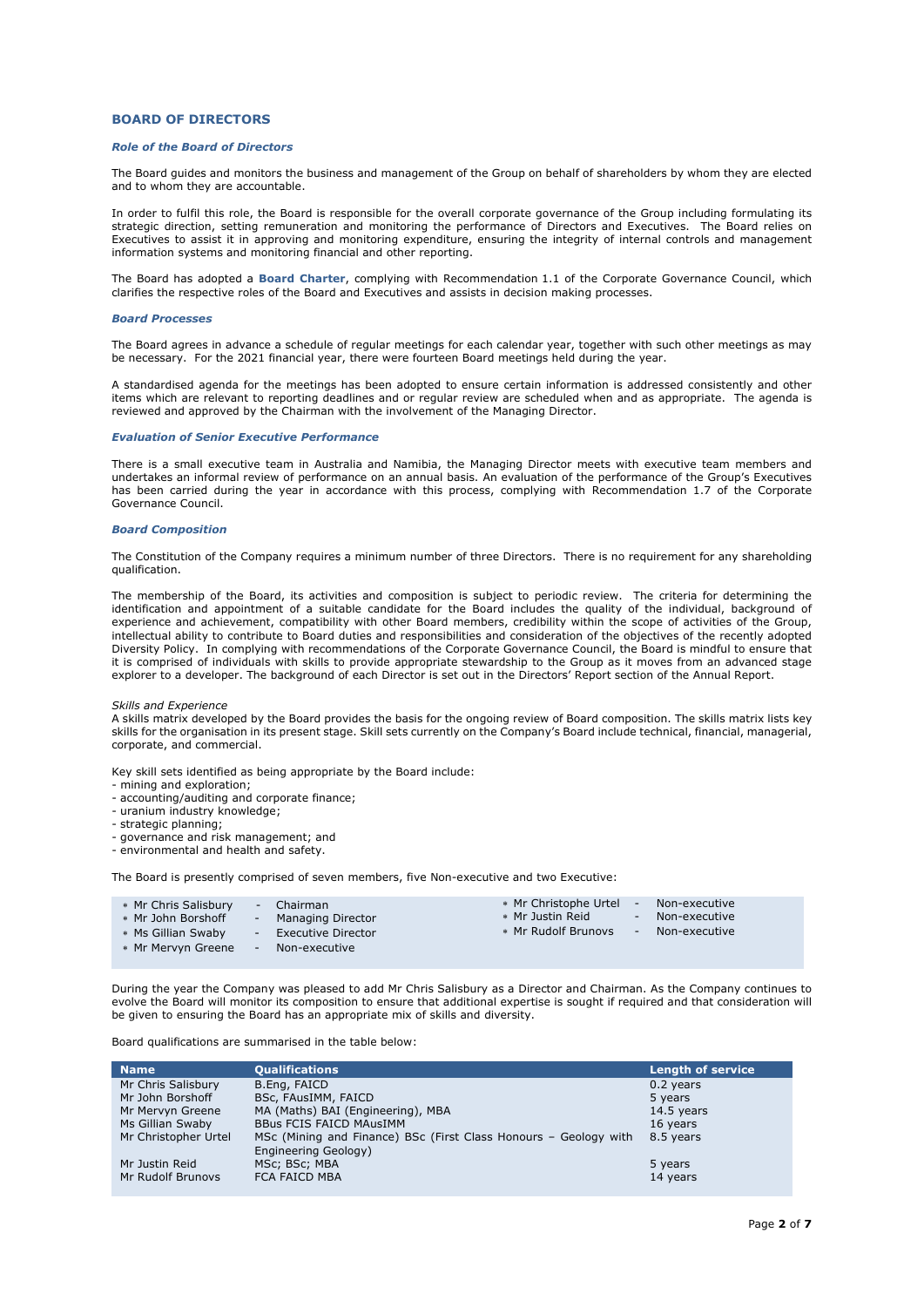#### *Independence of Directors*

In considering whether or not a Director is independent, the Board has regard to the independence criteria set out in the ASX Corporate Governance Council's Principles and Recommendations.

Directors are expected to bring independent views and judgement to the Board's deliberations. Three of the seven Directors are considered by the Board to be independent and, as such, the Company does not comply with Recommendation 2.4 of the Corporate Governance Council, which recommends that a majority of Board members should be independent.

As at the date of this report and at all times during the financial year, the Chairman was considered to be independent, and therefore the Group has complied with Recommendation 2.5 of the Corporate Governance Council.

#### *Roles of Chairman and Chief Executive Officer*

The roles of Chairman and Managing Director/Chief Executive Officer are exercised by separate individuals and, accordingly, the Group complies with Recommendation 2.5 of the Corporate Governance Council.

#### *Role of the Company Secretary*

The Company Secretary is appointed by, and accountable to, the Board, through the Chair on all matters to do with the proper functioning of the Board. The Company Secretary acts as secretary on all Committees of the Board.

Each Director is able to communicate directly with the Company Secretary on all matters relating to the functioning of the Board.

#### *Nomination Committee*

The full Board carries out the functions of a Nomination Committee in respect of the selection and appointment process for Directors. While it has adopted a **Nomination Committee Charter**, it does not comply with Recommendation 2.1 of the Corporate Governance Council which recommends having a separate Nomination Committee, the Board considers that given the size and maturity of the Group and the importance of Board composition it is appropriate that all members of the Board participate in such decision making.

## *Retirement, Re-election and Appointment of New Directors*

The constitution of the Company notes that Directors cannot hold office for a period longer than three years without submitting themselves for re-election at the next AGM. One third of the Directors (other than the Managing Director) must retire by rotation at each AGM together with any new Directors appointed by the Board during the period since the last general meeting. Retiring Directors are eligible to stand for re-election.

The Company has a policy and procedure for the selection and (re)appointment of Directors. If the Board decides to appoint a new member either to complement the existing members or fill a vacancy, it goes through the process of identifying a wide base of potential candidates with appropriate skills and with a view to meeting the objectives of its Diversity Policy. This process would likely involve the appointment of an independent and experienced recruitment firm and would involve a rigorous process including Director interviews and discussions; site visits; and if necessary discussions with senior management. The Company also ensures that all appointments to the Board are appropriately referenced checked in addition to individual criminal and bankruptcy checks. It also ensures that all relevant information is provided to security holders for the purpose of deciding on whether or not to elect or re-elect Directors.

The Company has adopted a formal induction process. New Directors appointed to the Board are provided with a detailed appointment letter outlining the Company's expectations and setting out the requirements of the role as well as identifying director interests and potential conflicts; in addition they are afforded the opportunity to meeting the Chair and members of the Board and senior executive to provide Company background, strategy and financial position. They will receive written material incorporating financial, corporate and operating information in relation to the Company.

#### *Evaluation of Board Performance*

The Group has a formal process for the evaluation of the effectiveness, processes and structure of the Board and Committees, and as such complies with Recommendation 1.6 of the Corporate Governance Council.

The Board undertakes an annual formal review of its performance and the performance of its committees.

The process has taken place during the financial year and includes the completion of individual questionnaires focused on Board process, effectiveness and structure as well as the effectiveness and contribution made by each Director. The responses are collated and discussed with a view to considering recommendations for improvement and/or appropriate changes.

#### *Education*

All Executives and Directors are encouraged to attend professional education courses relevant to their roles.

#### *Independent Professional Advice and Access to Information*

Each Director has the right to access all relevant information in respect to the Group and to make appropriate enquiries of Executives.

#### *Structure of Non-executive and Executive Directors' Remuneration*

The objective of Group remuneration policies, processes and practices is to: attract and retain appropriately qualified and experienced Directors who will add value; result in competitive remuneration bench marked against peer groups; and adopt reward programmes which are fair and responsible, in accordance with the principles of good corporate governance and which align Director entitlements with shareholder objectives.

The Remuneration Committee makes recommendations to the Board on the basis of individual performance, trends in comparative companies and the need for a balance between fixed remuneration and non-cash incentive remuneration.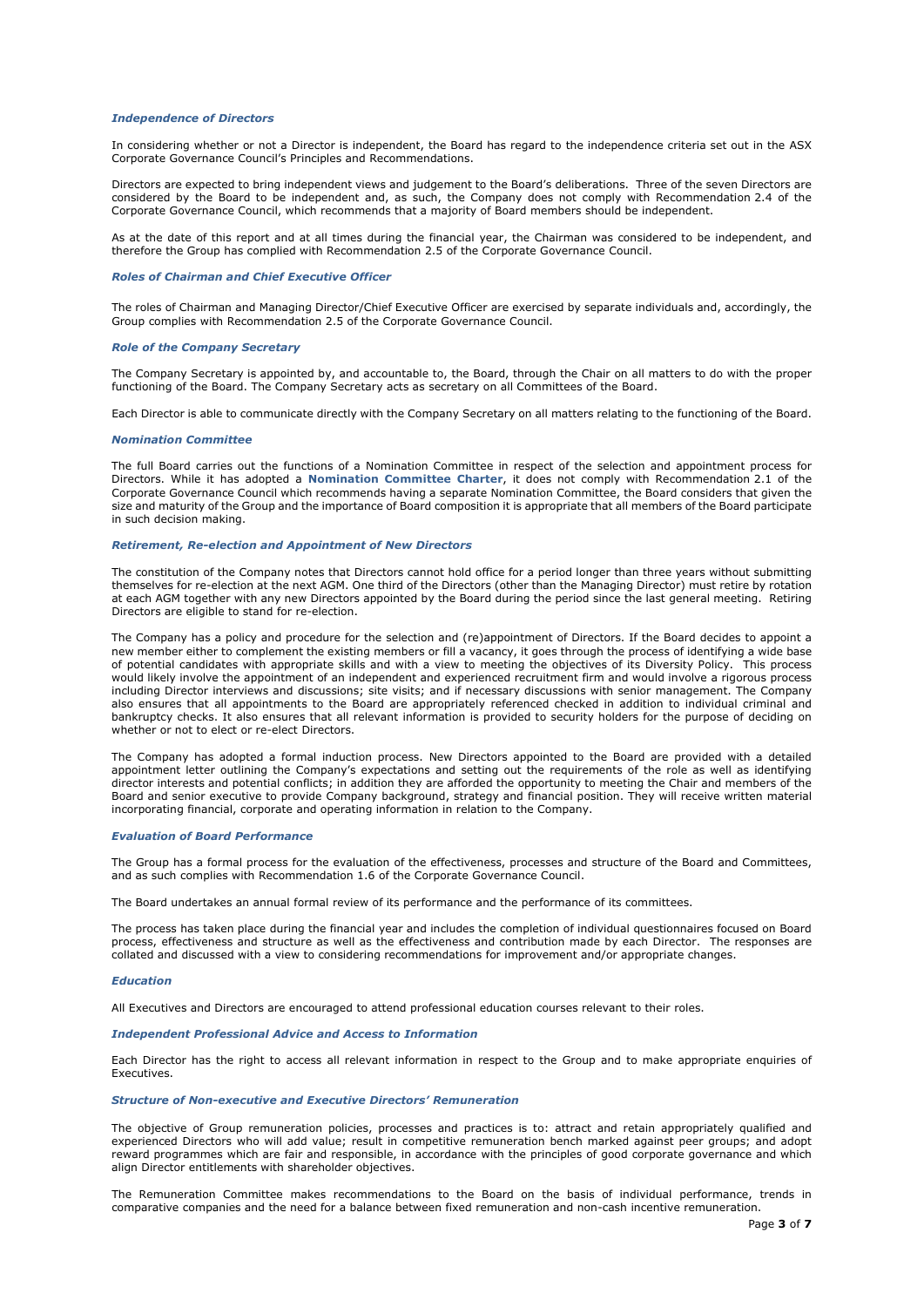Remuneration packages for Executive Directors comprise fixed remuneration and may include short term incentives in the form of cash bonuses or long term incentives through equity plans as per individual contractual agreements. Remuneration packages are reviewed by the Remuneration Committee. The process consists of a review of Group, individual performance and relevant comparative remuneration externally and internally.

Non-executive Director remuneration is a fixed annual amount of Director fees, the total of which is within the amount approved by shareholders. Performance based cash bonuses or equity based remuneration has previously not been considered appropriate for Non-executive Directors, however during the 2021 financial year and in order to keep the cash component of Director fee payments to a minimum Non-executive Directors were awarded zero priced options to the value of \$25,500 each.

The Company believes it distinguishes between the remuneration practices for its Non-executive Directors and the remuneration practices applicable to Executive Directors and therefore that it complies with Recommendation 8.2 of the Corporate Governance Council. A full outline of the remuneration policy is set out in the Remuneration Report of the Group's Annual Report.

## **BOARD COMMITTEES**

The Board has established several Committees with separate charters which it relies on to assist with the proper discharge of its duties. The Chairman of the Board has included the Committees in his evaluation of Board performance through the circulation and completion of specific questionnaires seeking comment on the effectiveness and structure of the Committees.

#### *Audit Committee*

The Audit Committee is comprised of three Non-executive Directors. The Audit Committee is not comprised of a majority of independent directors and therefore does not comply with Recommendation 4.1 of the Corporate Governance Council.

The members of the Audit Committee are Rudolf Brunovs (Chairman), Mervyn Greene and Justin Reid. The relevant qualifications and details of attendance at Audit Committee meetings are set out in the Directors' Report of the Company's Annual Report.

The Audit Committee operates under an **Audit Committee Charter**. The responsibilities of the Audit Committee include the appointment, compensation and oversight of the independent auditor and the review of the published financial reports.

#### *Remuneration Committee*

The Remuneration Committee has been established to assist the Board by making recommendations on remuneration packages for Executive and Non-executive Directors, and where appropriate, senior managers. In addition, the Remuneration Committee reviews proposed long and short term incentive plans including the appropriate use of performance based hurdles.

The Remuneration Committee consists of two Non-executive Directors being Chris Salisbury (Chairperson) and Mervyn Greene. The Remuneration Committee is chaired by an independent director, however it is not comprised of a majority of Independent Directors and accordingly does not comply with Recommendation 8.1 of the Corporate Governance Council.

The Remuneration Committee operates under a **Remuneration Committee Charter** which clearly sets out the role and responsibilities of the Remuneration Committee. The charter terms provide the Remuneration Committee with the ability to access internal and external resources as appropriate.

#### *Risk Committee*

The Risk Committee is comprised of a Non-executive Director as Chair and two Executive Directors. The Risk Committee is not comprised of a majority of independent directors nor does it have an independent Chairman and therefore does not comply with Recommendation 7.1 of the Corporate Governance Council.

The members of the Risk Committee are Justin Reid (Chairman), John Borshoff and Gillian Swaby. The relevant qualifications and details of attendance at Risk Committee meetings are set out in the Directors' Report of the Company's Annual Report.

The Risk Committee operates under a **Risk Committee Charter**. The responsibilities of the Risk Committee include the evaluation of the adequacy and effectiveness of the Company's risk management framework; identifying material changes to the Company's risk profile and formulating actions and making recommendations to mitigate those risks identified.

## **ETHICAL STANDARDS**

The Board has adopted a Values Statement which articulates its aspirations strategic goals and sets out the guiding principals that define how the Company wishes to conduct itself in its relationships with the industry and the communities within which it operates. Therefore the Group has complied with recommendation 3.1 of the Corporate Governance Council. The Values Statement is disclosed on the Company's website.

The Board actively promotes ethical and responsible decision making aiming to maintain the highest standard of ethical behaviour in business and in all its dealings with customers, clients, shareholders, governments, suppliers, employees and the community. As a minimum the Board and employees will:

- act within applicable laws;
- act with fairness and respect;
- encourage co-operation and rational debate with a view to achieving shared goals;
- act with courtesy:
- foster an environment which encourages diversity in all its forms across the Group.

#### *Code of Conduct*

To assist with these aims the Board has adopted a **Code of Conduct** that applies to Directors, Officers, Employees, Consultants and Contractors of the Group and complies with Recommendation 3.2 of the Corporate Governance Council. This Code sets expectations for conduct in accordance with legal requirements and agreed ethical standards.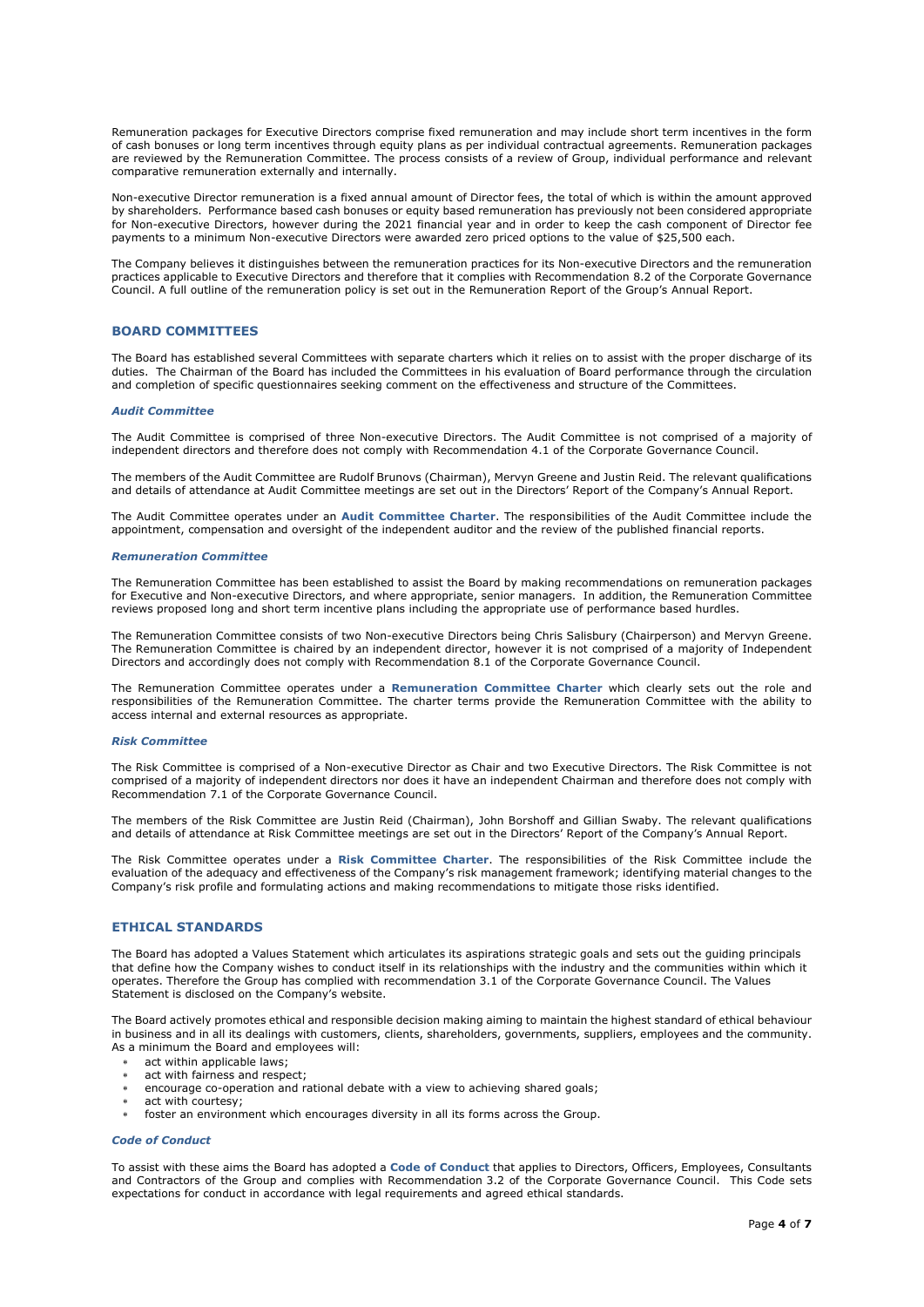In addition to the legal requirements and accepted practices which are addressed in each of the policies adopted by the Company and across the Group, the Board is mindful of its broader stakeholders including the community at large in all the geographical regions in which it operates.

The Company has established a Whistleblower Policy, with the purpose of encouraging all Directors, Officers, Employees, Consultants and Contractors to report instances where there is a breach of the Law, the Company's Code of Conduct or any other legal or ethical concerns and complies with Recommendation 3.3 of the Corporate Governance Council.

#### *Diversity Policy*

The Board has implemented a **Diversity Policy** in line with recommendation 1.5 of the Corporate Governance guidelines. The Group believes that the promotion of diversity on its Boards, in senior management and within the organisation generally is good practice and adds to the strength of the Group.

The Diversity Policy affirms existing employment arrangements which seek to attract and retain people by promoting an environment where employees are treated with fairness and respect and have equal access to opportunities as they arise. Diversity within the workforce includes such factors as religion, race, ethnicity, language, gender, disability and age.

#### *Gender Diversity*

The Board has established 'measureable objectives' for achieving gender diversity and to report against them on an annual basis. A number of objectives were put in place and the Board is continuing to review its practices with a focus on ensuring the selection process at all levels within the organisation is formal and transparent and that the workplace environment is open, fair and tolerant. Some of the measures to assess the success of the policy are set out below.

The following table is a summary of the workforce within Deep Yellow Limited and across the Group and provides a high level snapshot of the level of gender diversity as at 30 June 2021.

#### *Workforce Summary*

|                             | <b>Male</b> | Female | <b>Total</b> | <b>Proportion female</b> |
|-----------------------------|-------------|--------|--------------|--------------------------|
| Deep Yellow Limited Board   | 6           |        |              | 14%                      |
| Senior Management           |             | 4      | 6            | 67%                      |
|                             |             |        |              |                          |
| <b>Balance of Employees</b> | 27          | 13     | 40           | 33%                      |
|                             | 35          | 18     | 53           | 34%                      |
| Australia                   | 17          | 6      | 23           | 26%                      |
| Namibia                     | 18          | 12     | 30           | 40%                      |
|                             | 35          | 18     | 53           | 34%                      |

At 30 June 2021, Deep Yellow Limited had a diverse workforce with operations in Australia and Africa with the majority based in Namibia.

## *Measurable Objectives*

The Board has not set measurable objectives specifically for the financial year ended 30 June 2021. It does however continually review the diversity within its workforce and as reported above does have a culturally diverse and gender diverse workforce with operations in Australia and Africa.

| <b>Objective</b>                                                                                                                             | Outcome.                                                                                                                     |
|----------------------------------------------------------------------------------------------------------------------------------------------|------------------------------------------------------------------------------------------------------------------------------|
|                                                                                                                                              |                                                                                                                              |
| Review and amend where appropriate other Company policies to<br>align with the Diversity policy.                                             | The Board has reviewed Board, and Board Committee Charters to ensure<br>they reflect the objectives of the Diversity Policy. |
| Undertake a gender audit and in addition a general assessment of<br>the current diversity levels within the Company and across the<br>Group. | The Group has undertaken an audit of its human resources to establish the<br>gender mix and cultural backgrounds.            |
| Establish procedures to track the gender mix of the Company and<br>of the Group over time.                                                   | The Group has compiled a summary of staff including gender and cultural<br>diversity and will continue to do so.             |
| Structure recruitment and selection processes to recognise value of<br>diversity.                                                            | The Group is continually reviewing its practices.                                                                            |
| Have clear and transparent governance process around reward and<br>recognition.                                                              | The Group has a Remuneration Charter which encourages rewards to be<br>transparent.                                          |

## **FINANCIAL REPORTING**

#### *Financial Reporting*

The Board relies on Executives to monitor the internal controls. Financial performance is monitored on a regular basis by the Managing Director who reports to the Board at the scheduled Board Meetings.

#### *Managing Director/Chief Executive Officer and Chief Financial Officer Confirmations*

In accordance with Recommendation 4.2 of the Corporate Governance Council, Australian Accounting Standards and the Corporations Act the Board requires that the Managing Director and Chief Financial Officer provide a written statement in respect to the all annual, interim and other statutory financial reports of the Group. In addition, the Board requires assurance from the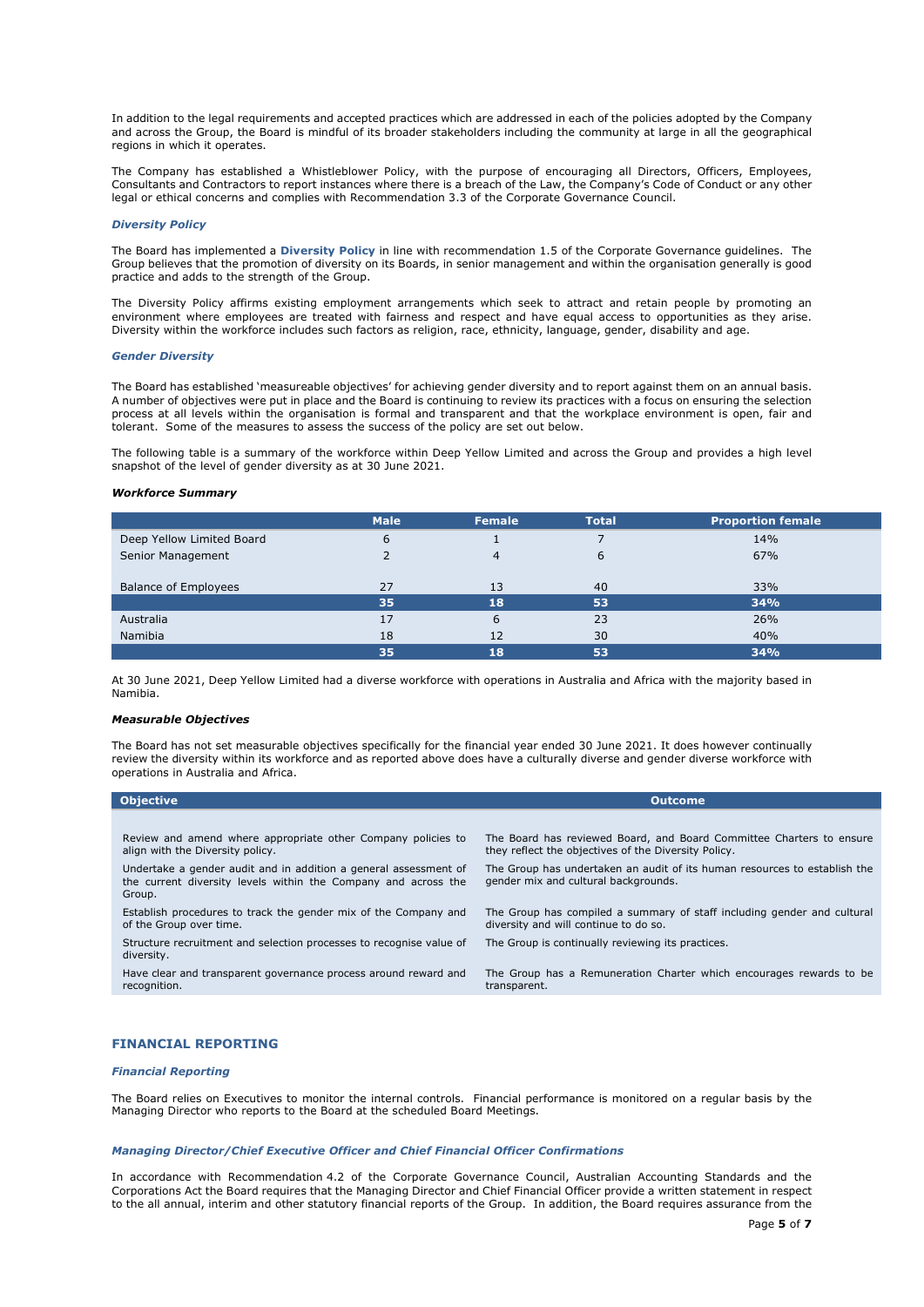Managing Director and Chief Financial Officer that the declaration is founded upon a sound system of risk management and internal controls, and that the system operates effectively in all material aspects.

#### **SECURITIES DEALINGS**

There is no requirement for Directors to hold Company securities.

#### *Securities Trading Policy*

The Board is committed to ensuring that all Directors and employees comply with their legal obligations as well as conducting their business in a transparent and ethical manner. All Directors and employees (including their immediate family or any entity for which they control investment decisions), must ensure that any trading in securities issued by the Company is undertaken within the framework set out in the **Securities Trading Policy**.

The Securities Trading Policy does not prevent Directors or employees (including their immediate family or any entity for which they control investment decisions) from participating in any share plan or share offers established or made by the Company. However, Directors or employees are prevented from trading in the securities once acquired if the individual is in possession of price sensitive information not generally available to all security holders.

Additional restrictions are placed on trading by Directors, Executives and other key management personnel as determined by the Board from time to time ('Restricted Employees').

In addition to the overriding prohibition against dealing in the Company's securities when a person is in possession of inside information, Restricted Employees and their associated parties are at all times prohibited from dealing in the Company's securities during prescribed 'blackout' periods. The Company has nominated blackout periods to run from the end of the financial quarter up to the day after the release date of the quarterly report. Restricted Employees must also obtain written consent from the Chairman or Managing Director prior to trading in the Company's securities.

The Securities Trading Policy also includes a clause prohibiting Directors and Executives and others to whom the policy applies from entering into transactions or arrangements which limit the economic risk of participating in unvested entitlements under any equity-based remuneration scheme.

## **RISK MANAGEMENT**

#### *Adoption of Risk Management Policies*

The Board has appointed a separate committee to oversee risk. The relevant qualifications and details of attendance at Risk Committee meetings are set out in the Directors' Report of the Company's Annual Report.

The Risk Committee operates under a Risk Committee Charter. The responsibility for identifying and managing risks has been delegated to the Managing Director and the senior executive team. The Risk Committee undertakes a review of the Risk Register at least bi-annually and at the time of considering and approving the financial statements.

A Risk Strategy incorporating a Risk Framework and **Risk Management Policy** has been implemented and is reviewed biannually. The Board is responsible for supervising the Risk Strategy which together with management's framework and a number of specific policies, enable risk to be assessed and managed.

The Company's Risk Management Policy is disclosed on the Company's website.

The Company does not believe it is of a size that warrants an internal audit function. However the Board and Management maintain the required level of assurance through a sound system of internal controls which is monitored by senior executives and the Board.

## *Risk Management and Internal Control System*

The Managing Director, with the assistance of senior management as required, has responsibility for identifying, assessing, treating and monitoring risks and reporting to the Risk Committee and the Board on risk management.

In order to implement the Risk Management Policy, it was considered important to establish a Risk Management Strategy and an internal control regime in order to:

- Assist the Group to achieve its strategic objectives;
- Ensure the accuracy and integrity of external reporting; and
- Safeguard the assets and interests of the Group and its stakeholders.

## *Risk Management Strategy*

The Risk Management Strategy is designed to identify and assess possible sources of harm and to take steps to decrease or prevent that harm from occurring.

The Risk Management Strategy incorporates procedures and processes which provide evidence of a commitment to the management of risk by avoiding, sharing, transferring, reducing (mitigation) or accepting/retaining the risk.

To manage and assess risk, the Group has adopted and 'tailored to fit' a Risk Management Plan and a Risk Management Framework as outlined in the Australia/New Zealand Standard AS/NZS ISO31000:2009 Risk management – principles and guidelines.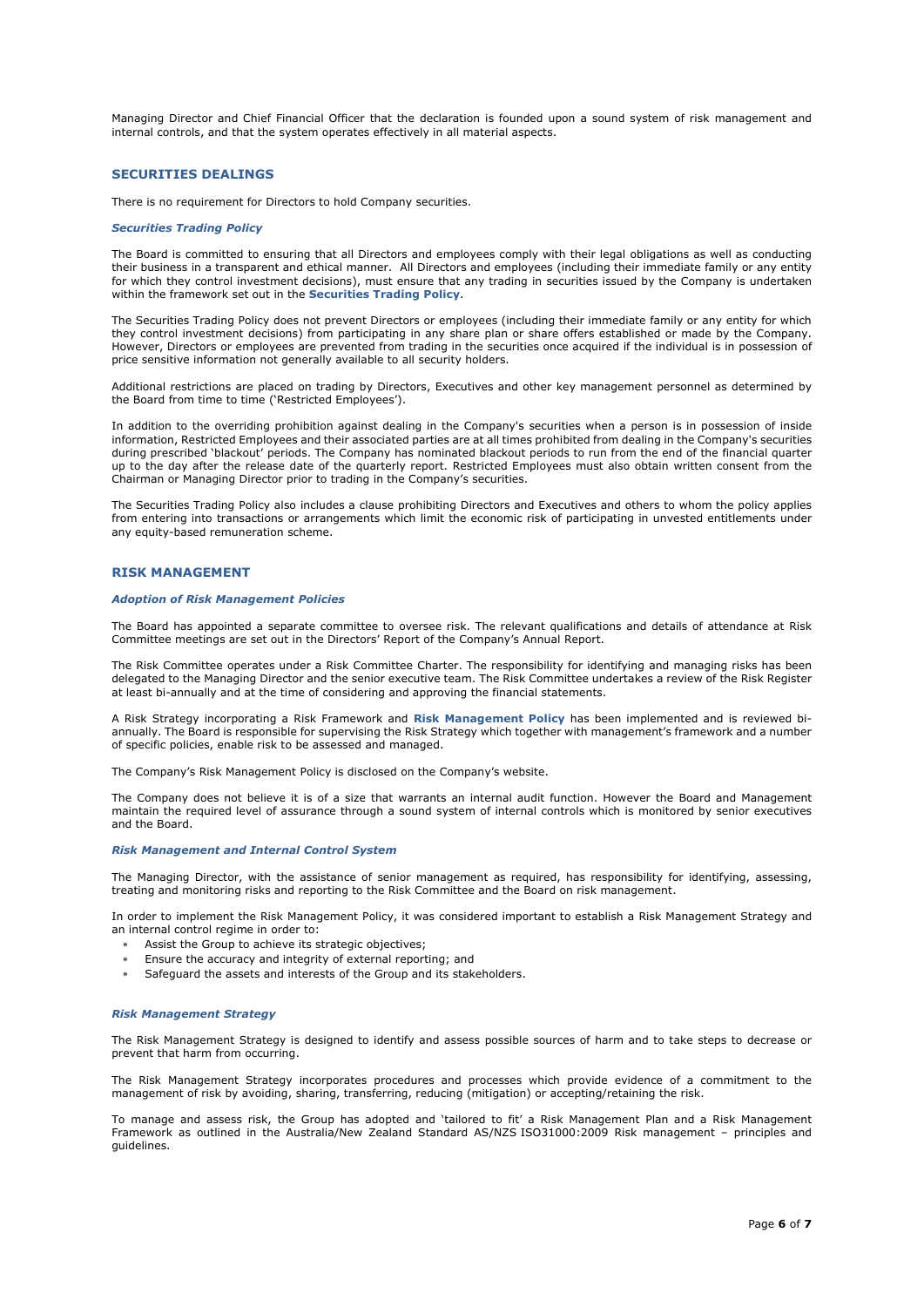Key risk traits are identified and managed using the following tools:

- ∗ *Business Risk Management*
- The Group manages its activities through financial budgets and operational and strategic plans.
- ∗ *Internal Controls*
	- The Board has documented internal control processes appropriate for the Group's size and stage of development. It requires Executives to ensure the proper functioning of internal controls.
- ∗ *Financial Reporting*
- Directors approve an annual financial budget and regularly review performance against budget.
- ∗ *Operational Review*
- Executive Directors regularly visit exploration project areas to review the geological practices including the environmental and safety aspects of the operations.
- ∗ *Environment and Safety* The Board has adopted an Occupational Health and Safety Policy, Environmental Policy and Code of Conduct, through which all employees and contractors are inducted.

The Risk Management Policy requires that senior management report to the Managing Director as to the effectiveness of the risk management and internal control systems and that regular reports thereon be provided to the Board.

#### *Continuous Improvement*

The Risk Management Plan continues to evolve and will develop with the growth of the Group's activities in the following risk areas: Financial; Corporate; Legal; Management; Human Resources; Political; and Environmental/Social

## *Economic, Environmental and Social Sustainability Risks*

The Company is focused on the discovery and exploitation of uranium  $(U_3O_8)$  and operates in diverse physical environments in Namibia. As a result, there is potential for material exposure to economic, environmental and social sustainability risks.

The Company is exposed to economic risks of a type typical for an entity engaged in the mineral exploration industry. All business and economic risks are managed by the Managing Director with the support of the executive team, the Audit Committee and the Risk Committee where appropriate. The Company's financial budgeting, operational and strategic planning together with internal controls appropriate for a company of its size assist the Board and executive in monitoring exposure in this area.

The Company has adopted an **Environmental Policy**, a **Human Rights Policy** and a **Community Relations Policy**, to assist with monitoring environmental and social sustainability risks. The Company is committed to respecting Human Rights throughout the countries in which it operates and to ensuring that sound environmental management and safety practices are carried out in its exploration activities. Significant resources have been focussed on establishing and maintaining a culture of best practice through the implementation of an Occupational Health and Safety Plan and an Environmental Management Plan.

As a uranium explorer, additional responsibilities require the implementation of a Radiation Management Plan as part of the management of Occupational Health and Safety policies. The Group uses external consultants to review its activities and to assist in maintaining a best practice approach to the issues surrounding Radiation Management.

## *Anti-Bribery and Corruption*

Bribery and corruption have a serious impact on the social, economic and political environment of many countries. The effects of bribery and corruption impact both individuals and businesses in the world's poorest countries. Deep Yellow is committed to the fight against bribery and corruption and expects all of its employees and representatives to comply with both the letter and spirit of the laws that govern Deep Yellow's operations in Australia and overseas.

The Company has adopted an **Anti-Bribery and Corruption Policy** in compliance with recommendation 3.4 of the Corporate Governance Council. The Policy provides an overview of requirements arising from Foreign Bribery Laws and the various laws prohibiting fraudulent and corrupt behaviour generally. This Policy is intended to be a common sense manual to enable Deep Yellow employees and representatives to understand and comply with their obligations under these laws.

The Company is committed to ensuring that its corporate culture, in all of its offices and operations worldwide, discourages fraudulent and corrupt conduct. Notwithstanding laws to the contrary, the fact that bribery and corruption may be tolerated or encouraged in some of the countries in which Deep Yellow operates does not affect a commitment to best business practice.

The Company's Anti-bribery and Corruption Policy can be found on its website under Corporate Governance.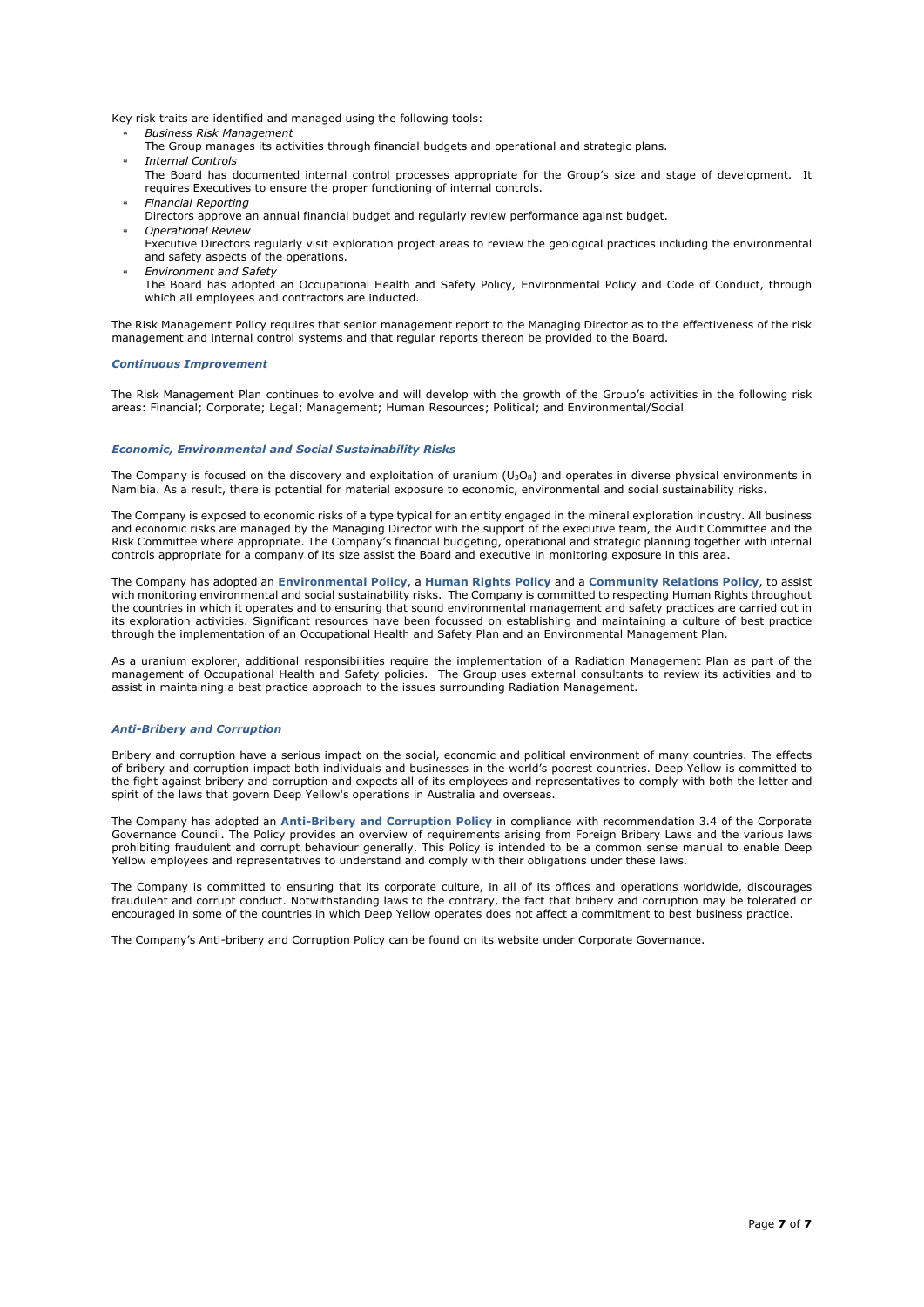## **Appendix 4G Key to Disclosures Corporate Governance Council Principles and Recommendations**

Name of entity

DEEP YELLOW LIMITED

97 006 391 948  $\vert$  30 June 2021

ABN/ARBN Financial year ended:

Our corporate governance statement<sup>[1](#page-7-0)</sup> for the period above can be found at:<sup>[2](#page-7-1)</sup>

☐ These pages of our annual report:

 $\nabla$  This URL on our website: http://deepyellow.com.au/about-us/corporate-governance

The Corporate Governance Statement is accurate and up to date as at 23 September 2021 and has been approved by the board.

The annexure includes a key to where our corporate governance disclosures can be located.<sup>[3](#page-7-2)</sup>

Date: 23 September 2021

Name of authorised officer Narie of additionsed oncer<br>authorising lodgement: Mark Pitts

n Effle

The Appendix 4G is not a substitute for, and is not to be confused with, the entity's corporate governance statement. They serve different purposes and an entity must produce each of them separately.

See notes 4 and 5 below for further instructions on how to complete this form.

<span id="page-7-0"></span><sup>&</sup>lt;sup>1</sup> "Corporate governance statement" is defined in Listing Rule 19.12 to mean the statement referred to in Listing Rule 4.10.3 which discloses the extent to which an entity has followed the recommendations set by the ASX Corporate Governance Council during a particular reporting period.

Listing Rule 4.10.3 requires an entity that is included in the official list as an ASX Listing to include in its annual report either a corporate governance statement that meets the requirements of that rule or the URL of the page on its website where such a statement is located. The corporate governance statement must disclose the extent to which the entity has followed the recommendations set by the ASX Corporate Governance Council during the reporting period. If the entity has not followed a recommendation for any part of the reporting period, its corporate governance statement must separately identify that recommendation and the period during which it was not followed and state its reasons for not following the recommendation and what (if any) alternative governance practices it adopted in lieu of the recommendation during that period.

Under Listing Rule 4.7.4, if an entity chooses to include its corporate governance statement on its website rather than in its annual report, it must lodge a copy of the corporate governance statement with ASX at the same time as it lodges its annual report with ASX. The corporate governance statement must be current as at the effective date specified in that statement for the purposes of Listing Rule 4.10.3.

Under Listing Rule 4.7.3, an entity must also lodge with ASX a completed Appendix 4G at the same time as it lodges its annual report with ASX. The Appendix 4G serves a dual purpose. It acts as a key designed to assist readers to locate the governance disclosures made by a listed entity under Listing Rule 4.10.3 and under the ASX Corporate Governance Council's recommendations. It also acts as a verification tool for listed entities to confirm that they have met the disclosure requirements of Listing Rule 4.10.3.

<span id="page-7-1"></span> $2$  Tick whichever option is correct and then complete the page number(s) of the annual report, or the URL of the web page, where your corporate governance statement can be found. You can, if you wish, delete the option which is not applicable.

<span id="page-7-2"></span> $3$  Throughout this form, where you are given two or more options to select, you can, if you wish, delete any option which is not applicable and just retain the option that is applicable. If you select an option that includes " $OR$ " at the end of the selection and you delete the other options, you can also, if you wish, delete the "OR" at the end of the selection.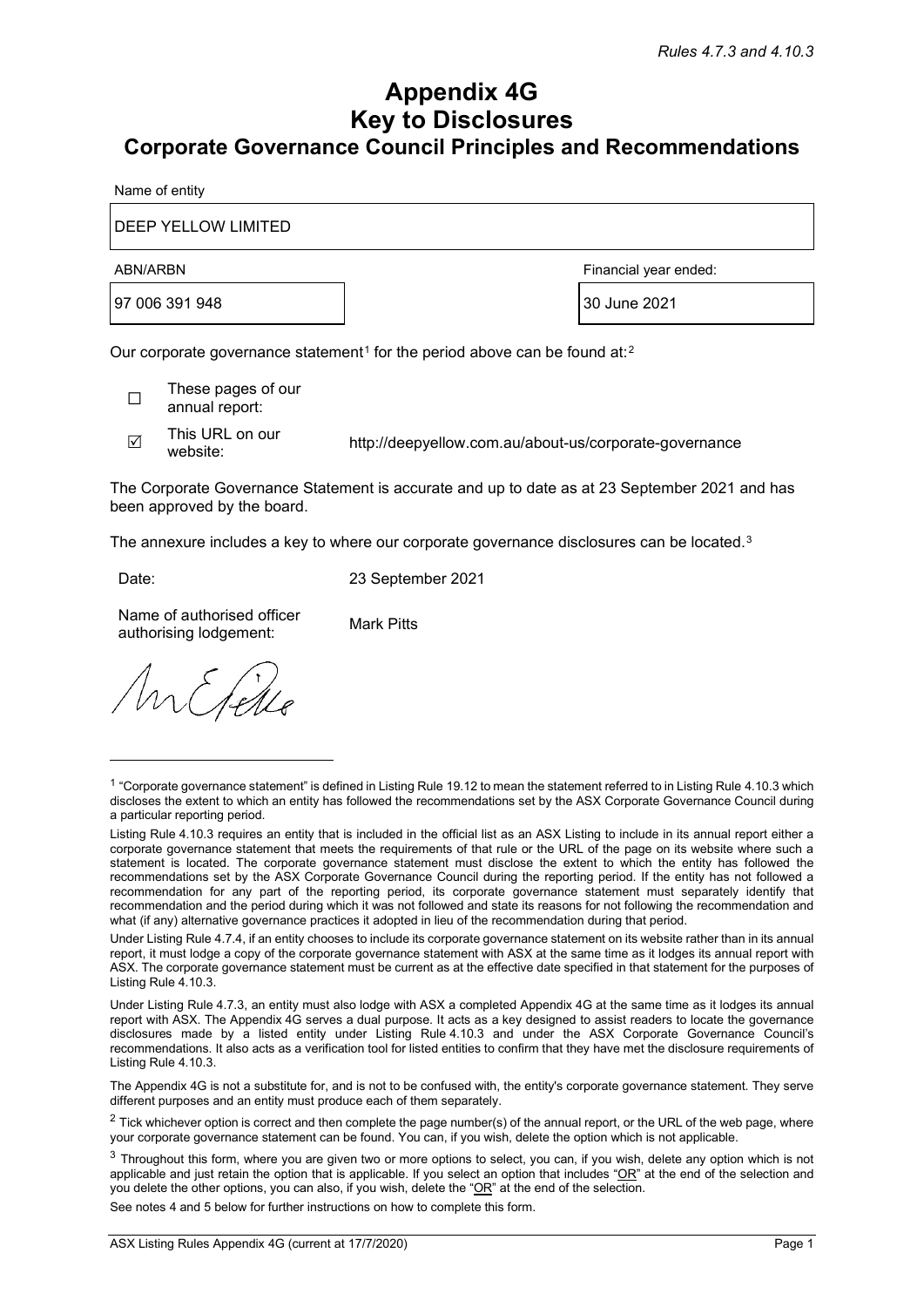## <span id="page-8-1"></span><span id="page-8-0"></span>**ANNEXURE – KEY TO CORPORATE GOVERNANCE DISCLOSURES**

|     | <b>Corporate Governance Council recommendation</b>                                                                                                                                                                                                                                                                                                  | Where a box below is ticked, $4$ we have followed the<br>recommendation in full for the whole of the period above. We<br>have disclosed this in our Corporate Governance Statement: | Where a box below is ticked, we have NOT followed the<br>recommendation in full for the whole of the period above. Our<br>reasons for not doing so are: <sup>5</sup> |
|-----|-----------------------------------------------------------------------------------------------------------------------------------------------------------------------------------------------------------------------------------------------------------------------------------------------------------------------------------------------------|-------------------------------------------------------------------------------------------------------------------------------------------------------------------------------------|----------------------------------------------------------------------------------------------------------------------------------------------------------------------|
|     | <b>PRINCIPLE 1 – LAY SOLID FOUNDATIONS FOR MANAGEMENT AND OVERSIGHT</b>                                                                                                                                                                                                                                                                             |                                                                                                                                                                                     |                                                                                                                                                                      |
| 1.1 | A listed entity should have and disclose a board charter setting<br>out:<br>the respective roles and responsibilities of its board and<br>(a)<br>management; and<br>those matters expressly reserved to the board and those<br>(b)<br>delegated to management.                                                                                      | $\triangledown$<br>and we have disclosed a copy of our board charter at:<br>http://deepyellow.com.au/about-us/corporate -<br>governance/<br>[insert location]                       | set out in our Corporate Governance Statement OR<br>$\Box$<br>we are an externally managed entity and this recommendation<br>is therefore not applicable             |
| 1.2 | A listed entity should:<br>undertake appropriate checks before appointing a director or<br>(a)<br>senior executive or putting someone forward for election as<br>a director: and<br>provide security holders with all material information in its<br>(b)<br>possession relevant to a decision on whether or not to elect<br>or re-elect a director. | $\triangledown$                                                                                                                                                                     | set out in our Corporate Governance Statement OR<br>$\Box$<br>we are an externally managed entity and this recommendation<br>is therefore not applicable             |
| 1.3 | A listed entity should have a written agreement with each director<br>and senior executive setting out the terms of their appointment.                                                                                                                                                                                                              | $\triangledown$                                                                                                                                                                     | set out in our Corporate Governance Statement OR<br>∟<br>we are an externally managed entity and this recommendation<br>is therefore not applicable                  |
| 1.4 | The company secretary of a listed entity should be accountable<br>directly to the board, through the chair, on all matters to do with<br>the proper functioning of the board.                                                                                                                                                                       | $\triangledown$                                                                                                                                                                     | set out in our Corporate Governance Statement OR<br>$\Box$<br>we are an externally managed entity and this recommendation<br>$\Box$<br>is therefore not applicable   |

<sup>&</sup>lt;sup>4</sup> Tick the box in this column only if you have followed the relevant recommendation in full for the whole of the period above. Where the recommendation has a disclosure obligation attached, you must insert the location where that disclosure has been made, where indicated by the line with "*insert location*" underneath. If the disclosure in question has been made in your corporate governance statement, you need only insert "our corporate governance statement". If the disclosure has been made in your annual report, you should insert the page number(s) of your annual report (eg "pages 10-12 of our annual report"). If the disclosure has been made on your website, you should insert the URL of the web page where the disclosure has been made or can be accessed (eg "www.entityname.com.au/corporate governance/charters/").

<sup>&</sup>lt;sup>5</sup> If you have followed all of the Council's recommendations in full for the whole of the period above, you can, if you wish, delete this column from the form and re-format it.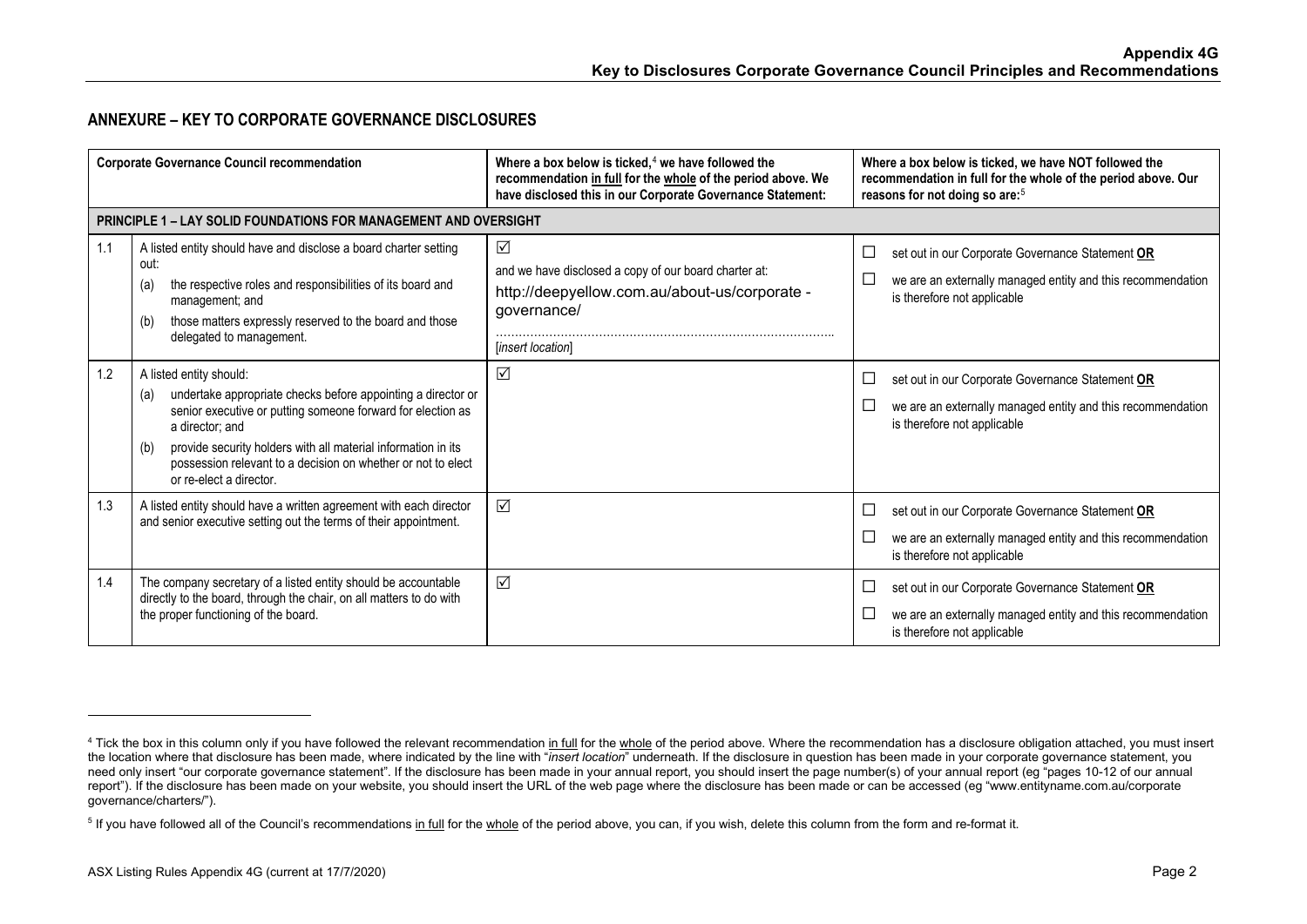| A listed entity should:<br>1.5<br>☑<br>set out in our Corporate Governance Statement OR<br>have and disclose a diversity policy;<br>(a)<br>and we have disclosed a copy of our diversity policy at:<br>through its board or a committee of the board set<br>(b)<br>is therefore not applicable<br>http://deepyellow.com.au/about-us/corporate -<br>measurable objectives for achieving gender diversity in the<br>governance/<br>composition of its board, senior executives and workforce<br>generally; and<br>[insert location]<br>In respect to (c) the measurable objectives were disclosed in the<br>disclose in relation to each reporting period:<br>(c)<br>Corporate Governance Statement, however they were not set<br>and we have disclosed the information referred to in paragraph (c)<br>the measurable objectives set for that period to<br>(1)<br>at:<br>achieve gender diversity;<br>http://deepyellow.com.au/about-us/corporate -<br>the entity's progress towards achieving those<br>(2)<br>qovernance/<br>objectives; and<br>can be seen at http://deepyellow.com.au/about-<br>either:<br>(3)<br>us/corporate -governance/<br>the respective proportions of men and women<br>(A)<br>[insert location]<br>on the board, in senior executive positions and<br>across the whole workforce (including how the<br>and if we were included in the S&P / ASX 300 Index at the<br>entity has defined "senior executive" for these<br>commencement of the reporting period our measurable objective for<br>purposes); or<br>achieving gender diversity in the composition of its board of not less<br>than 30% of its directors of each gender within a specified period.<br>if the entity is a "relevant employer" under the<br>(B)<br>Workplace Gender Equality Act, the entity's<br>most recent "Gender Equality Indicators", as<br>defined in and published under that Act.<br>If the entity was in the S&P / ASX 300 Index at the | <b>Corporate Governance Council recommendation</b> | Where a box below is ticked, $4$ we have followed the<br>recommendation in full for the whole of the period above. We<br>have disclosed this in our Corporate Governance Statement: | Where a box below is ticked, we have NOT followed the<br>recommendation in full for the whole of the period above. Our<br>reasons for not doing so are: <sup>5</sup>                                    |
|--------------------------------------------------------------------------------------------------------------------------------------------------------------------------------------------------------------------------------------------------------------------------------------------------------------------------------------------------------------------------------------------------------------------------------------------------------------------------------------------------------------------------------------------------------------------------------------------------------------------------------------------------------------------------------------------------------------------------------------------------------------------------------------------------------------------------------------------------------------------------------------------------------------------------------------------------------------------------------------------------------------------------------------------------------------------------------------------------------------------------------------------------------------------------------------------------------------------------------------------------------------------------------------------------------------------------------------------------------------------------------------------------------------------------------------------------------------------------------------------------------------------------------------------------------------------------------------------------------------------------------------------------------------------------------------------------------------------------------------------------------------------------------------------------------------------------------------------------------------------------------------------------------------------------------------------------|----------------------------------------------------|-------------------------------------------------------------------------------------------------------------------------------------------------------------------------------------|---------------------------------------------------------------------------------------------------------------------------------------------------------------------------------------------------------|
| commencement of the reporting period, the measurable objective<br>for achieving gender diversity in the composition of its board<br>should be to have not less than 30% of its directors of each                                                                                                                                                                                                                                                                                                                                                                                                                                                                                                                                                                                                                                                                                                                                                                                                                                                                                                                                                                                                                                                                                                                                                                                                                                                                                                                                                                                                                                                                                                                                                                                                                                                                                                                                                 |                                                    |                                                                                                                                                                                     | we are an externally managed entity and this recommendation<br>specifically for the period of the financial year ended 30 June 2020.<br>Details are set out in the Corporate Governance Statement which |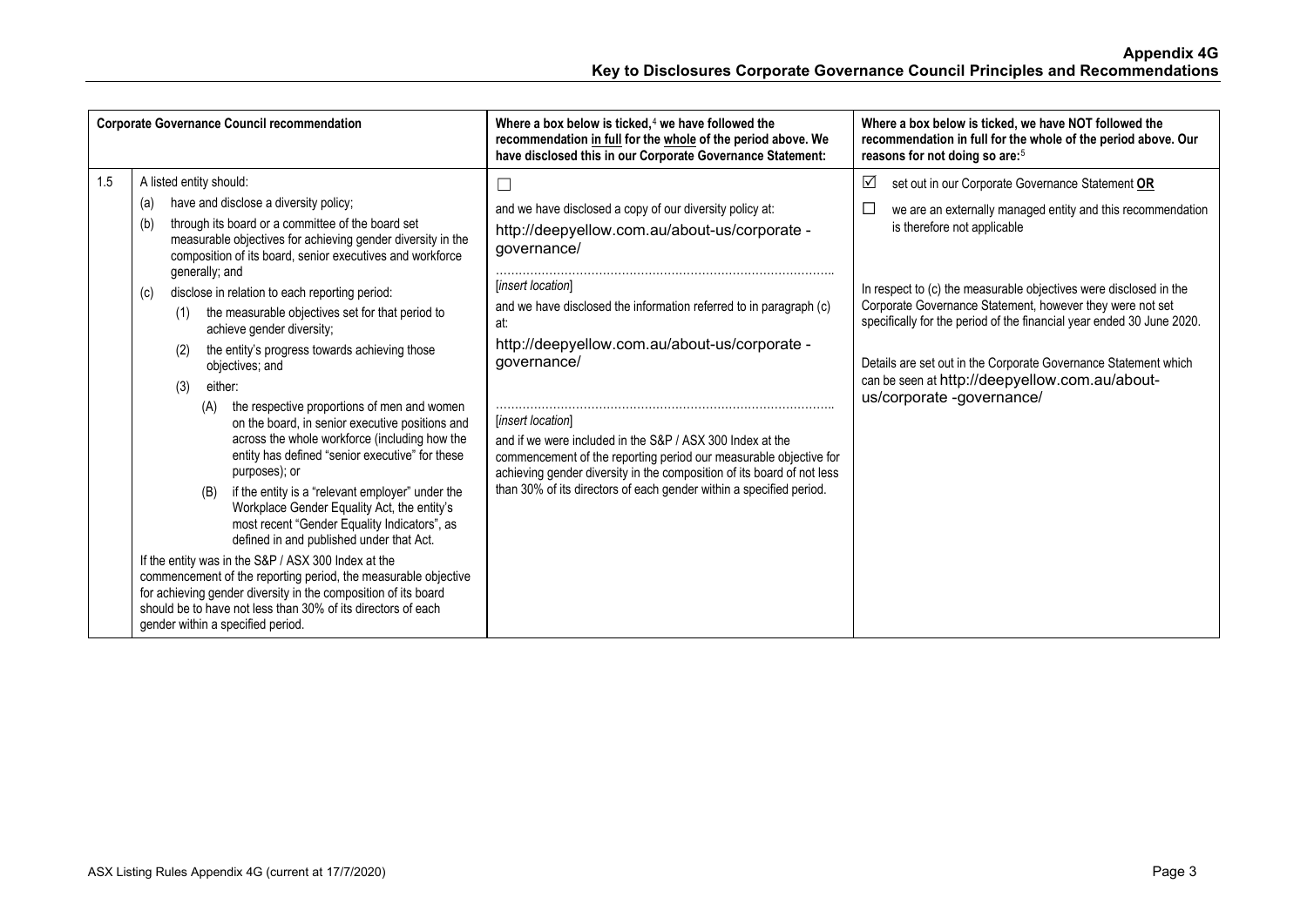|     | <b>Corporate Governance Council recommendation</b>                                                                                                                                                                                                                                                                                                      | Where a box below is ticked, $4$ we have followed the<br>recommendation in full for the whole of the period above. We<br>have disclosed this in our Corporate Governance Statement:                                                                                                                                                                                                    | Where a box below is ticked, we have NOT followed the<br>recommendation in full for the whole of the period above. Our<br>reasons for not doing so are: <sup>5</sup>                    |
|-----|---------------------------------------------------------------------------------------------------------------------------------------------------------------------------------------------------------------------------------------------------------------------------------------------------------------------------------------------------------|----------------------------------------------------------------------------------------------------------------------------------------------------------------------------------------------------------------------------------------------------------------------------------------------------------------------------------------------------------------------------------------|-----------------------------------------------------------------------------------------------------------------------------------------------------------------------------------------|
| 1.6 | A listed entity should:<br>have and disclose a process for periodically evaluating the<br>(a)<br>performance of the board, its committees and individual<br>directors; and<br>disclose for each reporting period whether a performance<br>(b)<br>evaluation has been undertaken in accordance with that<br>process during or in respect of that period. | ☑<br>and we have disclosed the evaluation process referred to in<br>paragraph (a) at:<br>http://deepyellow.com.au/about-us/corporate -<br>governance/<br>[insert location]<br>and whether a performance evaluation was undertaken for the<br>reporting period in accordance with that process at:<br>http://deepyellow.com.au/about-us/corporate -<br>governance/<br>[insert location] | set out in our Corporate Governance Statement OR<br>$\Box$<br>$\Box$<br>we are an externally managed entity and this recommendation<br>is therefore not applicable                      |
| 1.7 | A listed entity should:<br>have and disclose a process for evaluating the performance<br>(a)<br>of its senior executives at least once every reporting period;<br>and<br>disclose for each reporting period whether a performance<br>(b)<br>evaluation has been undertaken in accordance with that<br>process during or in respect of that period.      | ☑<br>and we have disclosed the evaluation process referred to in<br>paragraph (a) at:<br>http://deepyellow.com.au/about-us/corporate -<br>governance/<br>[insert location]<br>and whether a performance evaluation was undertaken for the<br>reporting period in accordance with that process at:<br>http://deepyellow.com.au/about-us/corporate -<br>governance/<br>[insert location] | set out in our Corporate Governance Statement OR<br>$\mathcal{L}_{\mathcal{A}}$<br>$\Box$<br>we are an externally managed entity and this recommendation<br>is therefore not applicable |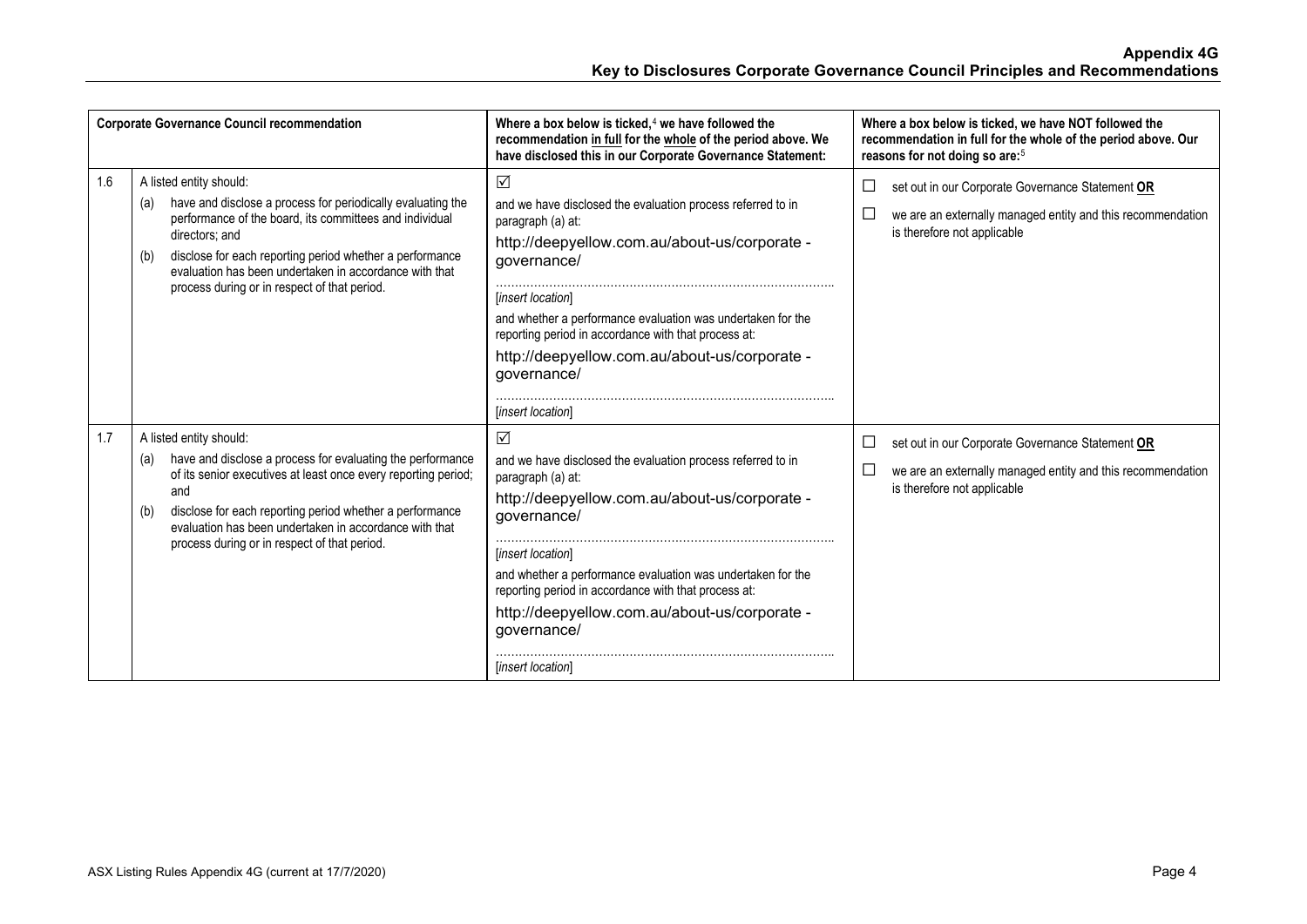|     | <b>Corporate Governance Council recommendation</b>                                                                                                                                                                                                                                                                                                                                                                                                                                                                                                                                                                                                                                                                                                                                                                                                                                 | Where a box below is ticked, <sup>4</sup> we have followed the<br>recommendation in full for the whole of the period above. We<br>have disclosed this in our Corporate Governance Statement:                                                                                                                                                                                                                                                                                                                                                                                                                                                                                                                                     | Where a box below is ticked, we have NOT followed the<br>recommendation in full for the whole of the period above. Our<br>reasons for not doing so are: <sup>5</sup>               |
|-----|------------------------------------------------------------------------------------------------------------------------------------------------------------------------------------------------------------------------------------------------------------------------------------------------------------------------------------------------------------------------------------------------------------------------------------------------------------------------------------------------------------------------------------------------------------------------------------------------------------------------------------------------------------------------------------------------------------------------------------------------------------------------------------------------------------------------------------------------------------------------------------|----------------------------------------------------------------------------------------------------------------------------------------------------------------------------------------------------------------------------------------------------------------------------------------------------------------------------------------------------------------------------------------------------------------------------------------------------------------------------------------------------------------------------------------------------------------------------------------------------------------------------------------------------------------------------------------------------------------------------------|------------------------------------------------------------------------------------------------------------------------------------------------------------------------------------|
|     | <b>PRINCIPLE 2 - STRUCTURE THE BOARD TO BE EFFECTIVE AND ADD VALUE</b>                                                                                                                                                                                                                                                                                                                                                                                                                                                                                                                                                                                                                                                                                                                                                                                                             |                                                                                                                                                                                                                                                                                                                                                                                                                                                                                                                                                                                                                                                                                                                                  |                                                                                                                                                                                    |
| 2.1 | The board of a listed entity should:<br>have a nomination committee which:<br>(a)<br>has at least three members, a majority of whom are<br>(1)<br>independent directors; and<br>is chaired by an independent director,<br>(2)<br>and disclose:<br>the charter of the committee;<br>(3)<br>the members of the committee; and<br>(4)<br>as at the end of each reporting period, the number<br>(5)<br>of times the committee met throughout the period<br>and the individual attendances of the members at<br>those meetings; or<br>if it does not have a nomination committee, disclose that<br>(b)<br>fact and the processes it employs to address board<br>succession issues and to ensure that the board has the<br>appropriate balance of skills, knowledge, experience,<br>independence and diversity to enable it to discharge its<br>duties and responsibilities effectively. | ட<br>[If the entity complies with paragraph (a):]<br>and we have disclosed a copy of the charter of the committee at:<br>[insert location]<br>and the information referred to in paragraphs (4) and (5) at:<br>[insert location]<br>[If the entity complies with paragraph (b):]<br>and we have disclosed the fact that we do not have a nomination<br>committee and the processes we employ to address board<br>succession issues and to ensure that the board has the appropriate<br>balance of skills, knowledge, experience, independence and<br>diversity to enable it to discharge its duties and responsibilities<br>effectively at:<br>http://deepyellow.com.au/about-us/corporate -<br>governance/<br>[insert location] | ☑<br>set out in our Corporate Governance Statement OR<br>$\mathcal{L}_{\mathcal{A}}$<br>we are an externally managed entity and this recommendation<br>is therefore not applicable |
| 2.2 | A listed entity should have and disclose a board skills matrix<br>setting out the mix of skills that the board currently has or is<br>looking to achieve in its membership.                                                                                                                                                                                                                                                                                                                                                                                                                                                                                                                                                                                                                                                                                                        | $\triangledown$<br>and we have disclosed our board skills matrix at:<br>http://deepyellow.com.au/about-us/corporate -<br>governance/<br>[insert location]                                                                                                                                                                                                                                                                                                                                                                                                                                                                                                                                                                        | set out in our Corporate Governance Statement OR<br>$\Box$<br>$\Box$<br>we are an externally managed entity and this recommendation<br>is therefore not applicable                 |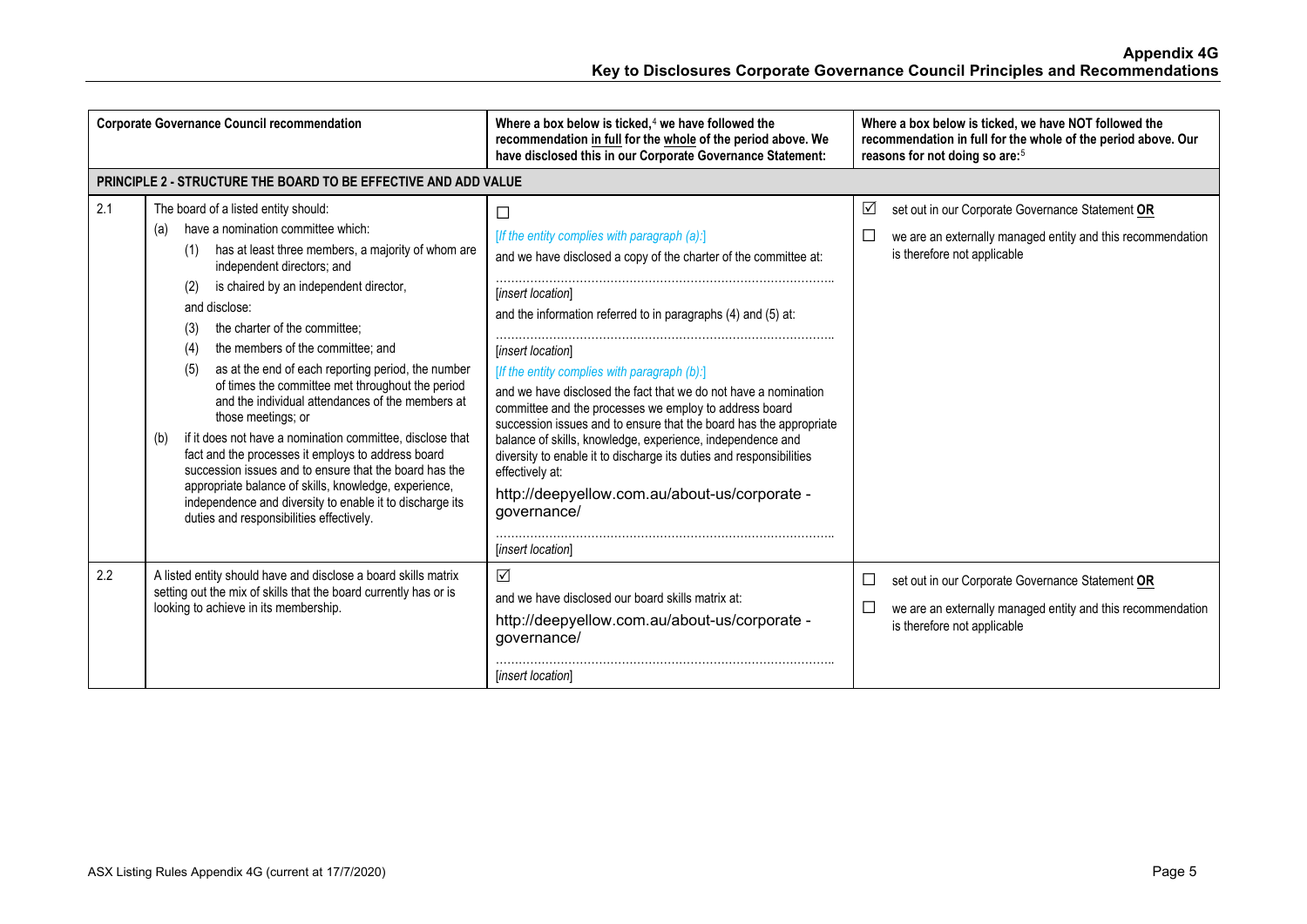|     | <b>Corporate Governance Council recommendation</b>                                                                                                                                                                                                                                                                                                                                                                                                                                                                                        | Where a box below is ticked, $4$ we have followed the<br>recommendation in full for the whole of the period above. We<br>have disclosed this in our Corporate Governance Statement:                                                                                                                                                                                                                                                                                                                                           | Where a box below is ticked, we have NOT followed the<br>recommendation in full for the whole of the period above. Our<br>reasons for not doing so are: <sup>5</sup> |
|-----|-------------------------------------------------------------------------------------------------------------------------------------------------------------------------------------------------------------------------------------------------------------------------------------------------------------------------------------------------------------------------------------------------------------------------------------------------------------------------------------------------------------------------------------------|-------------------------------------------------------------------------------------------------------------------------------------------------------------------------------------------------------------------------------------------------------------------------------------------------------------------------------------------------------------------------------------------------------------------------------------------------------------------------------------------------------------------------------|----------------------------------------------------------------------------------------------------------------------------------------------------------------------|
| 2.3 | A listed entity should disclose:<br>the names of the directors considered by the board to be<br>(a)<br>independent directors;<br>if a director has an interest, position, affiliation or<br>(b)<br>relationship of the type described in Box 2.3 but the board<br>is of the opinion that it does not compromise the<br>independence of the director, the nature of the interest,<br>position or relationship in question and an explanation of<br>why the board is of that opinion; and<br>the length of service of each director.<br>(c) | $\triangledown$<br>and we have disclosed the names of the directors considered by the<br>board to be independent directors at:<br>http://deepyellow.com.au/about-us/corporate -<br>governance/<br>[insert location]<br>and, where applicable, the information referred to in paragraph (b)<br>at:<br>http://deepyellow.com.au/about-us/corporate -<br>governance/<br>[insert location]<br>and the length of service of each director at:<br>http://deepyellow.com.au/about-us/corporate -<br>governance/<br>[insert location] | $\Box$<br>set out in our Corporate Governance Statement                                                                                                              |
| 2.4 | A majority of the board of a listed entity should be independent<br>directors.                                                                                                                                                                                                                                                                                                                                                                                                                                                            | $\Box$                                                                                                                                                                                                                                                                                                                                                                                                                                                                                                                        | ☑<br>set out in our Corporate Governance Statement OR<br>we are an externally managed entity and this recommendation<br>⊔<br>is therefore not applicable             |
| 2.5 | The chair of the board of a listed entity should be an<br>independent director and, in particular, should not be the same<br>person as the CEO of the entity.                                                                                                                                                                                                                                                                                                                                                                             | $\triangledown$                                                                                                                                                                                                                                                                                                                                                                                                                                                                                                               | set out in our Corporate Governance Statement OR<br>⊔<br>$\Box$<br>we are an externally managed entity and this recommendation<br>is therefore not applicable        |
| 2.6 | A listed entity should have a program for inducting new<br>directors and for periodically reviewing whether there is a need<br>for existing directors to undertake professional development to<br>maintain the skills and knowledge needed to perform their role<br>as directors effectively.                                                                                                                                                                                                                                             | $\triangledown$                                                                                                                                                                                                                                                                                                                                                                                                                                                                                                               | set out in our Corporate Governance Statement OR<br>ப<br>we are an externally managed entity and this recommendation<br>$\Box$<br>is therefore not applicable        |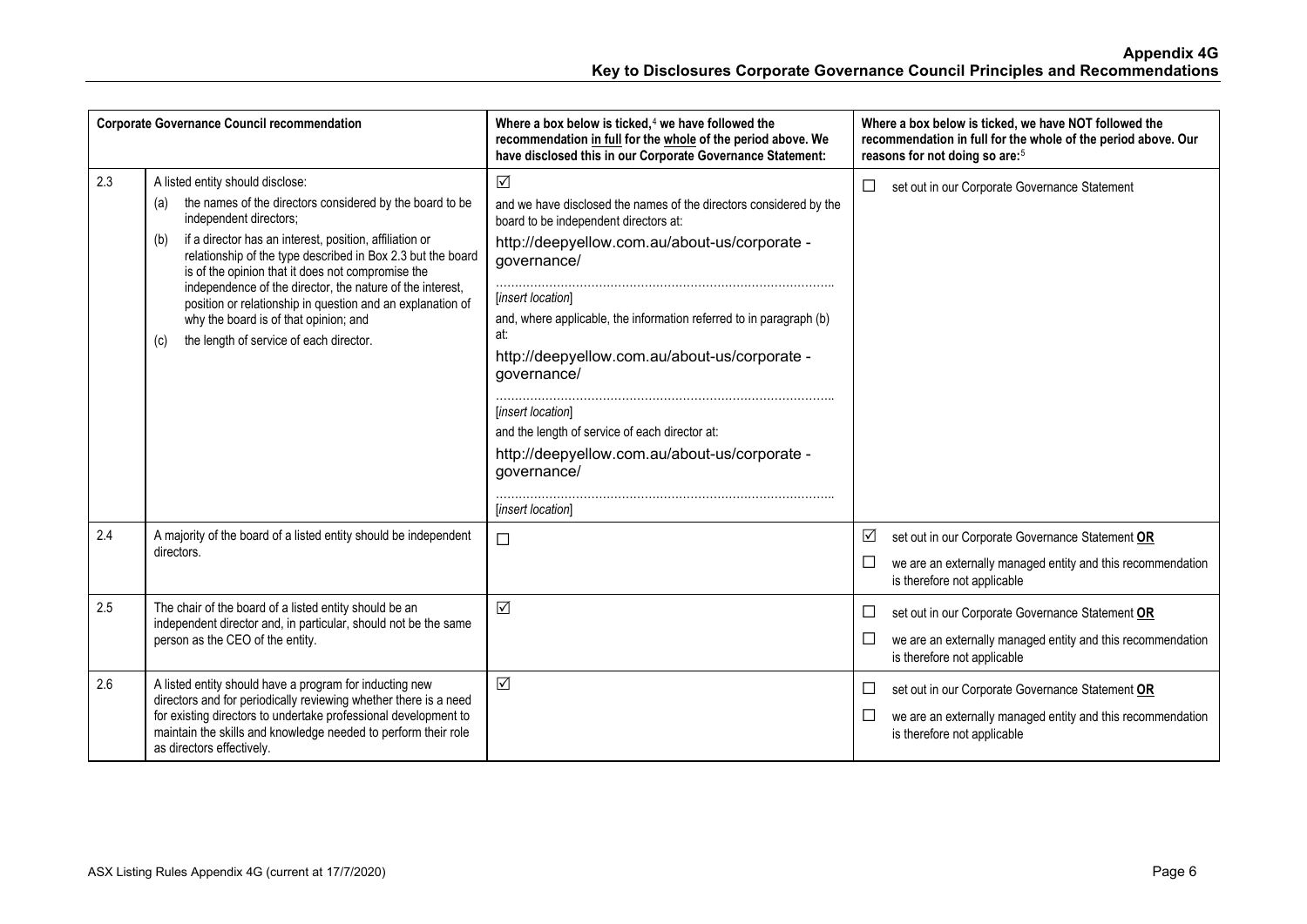|     | <b>Corporate Governance Council recommendation</b>                                                                                                                                                                                                 | Where a box below is ticked, $4$ we have followed the<br>recommendation in full for the whole of the period above. We<br>have disclosed this in our Corporate Governance Statement: | Where a box below is ticked, we have NOT followed the<br>recommendation in full for the whole of the period above. Our<br>reasons for not doing so are: <sup>5</sup> |
|-----|----------------------------------------------------------------------------------------------------------------------------------------------------------------------------------------------------------------------------------------------------|-------------------------------------------------------------------------------------------------------------------------------------------------------------------------------------|----------------------------------------------------------------------------------------------------------------------------------------------------------------------|
|     | PRINCIPLE 3 - INSTIL A CULTURE OF ACTING LAWFULLY, ETHICALLY AND RESPONSIBLY                                                                                                                                                                       |                                                                                                                                                                                     |                                                                                                                                                                      |
| 3.1 | A listed entity should articulate and disclose its values.                                                                                                                                                                                         | $\Delta$<br>and we have disclosed our values at:<br>http://deepyellow.com.au/about-us/our-values/<br>[insert location]                                                              | $\Box$<br>set out in our Corporate Governance Statement                                                                                                              |
| 3.2 | A listed entity should:<br>have and disclose a code of conduct for its directors.<br>(a)<br>senior executives and employees; and<br>ensure that the board or a committee of the board is<br>(b)<br>informed of any material breaches of that code. | ☑<br>and we have disclosed our code of conduct at:<br>http://deepyellow.com.au/about-us/corporate -<br>governance/<br>[insert location]                                             | $\Box$<br>set out in our Corporate Governance Statement                                                                                                              |
| 3.3 | A listed entity should:<br>have and disclose a whistleblower policy; and<br>(a)<br>ensure that the board or a committee of the board is<br>(b)<br>informed of any material incidents reported under that<br>policy.                                | ☑<br>and we have disclosed our whistleblower policy at:<br>http://deepyellow.com.au/about-us/corporate -<br>qovernance/<br>[insert location]                                        | $\Box$<br>set out in our Corporate Governance Statement                                                                                                              |
| 3.4 | A listed entity should:<br>have and disclose an anti-bribery and corruption policy;<br>(a)<br>and<br>ensure that the board or committee of the board is<br>(b)<br>informed of any material breaches of that policy.                                | $\triangledown$<br>and we have disclosed our anti-bribery and corruption policy at:<br>http://deepyellow.com.au/about-us/corporate -<br>governance/<br>[insert location]            | $\Box$<br>set out in our Corporate Governance Statement                                                                                                              |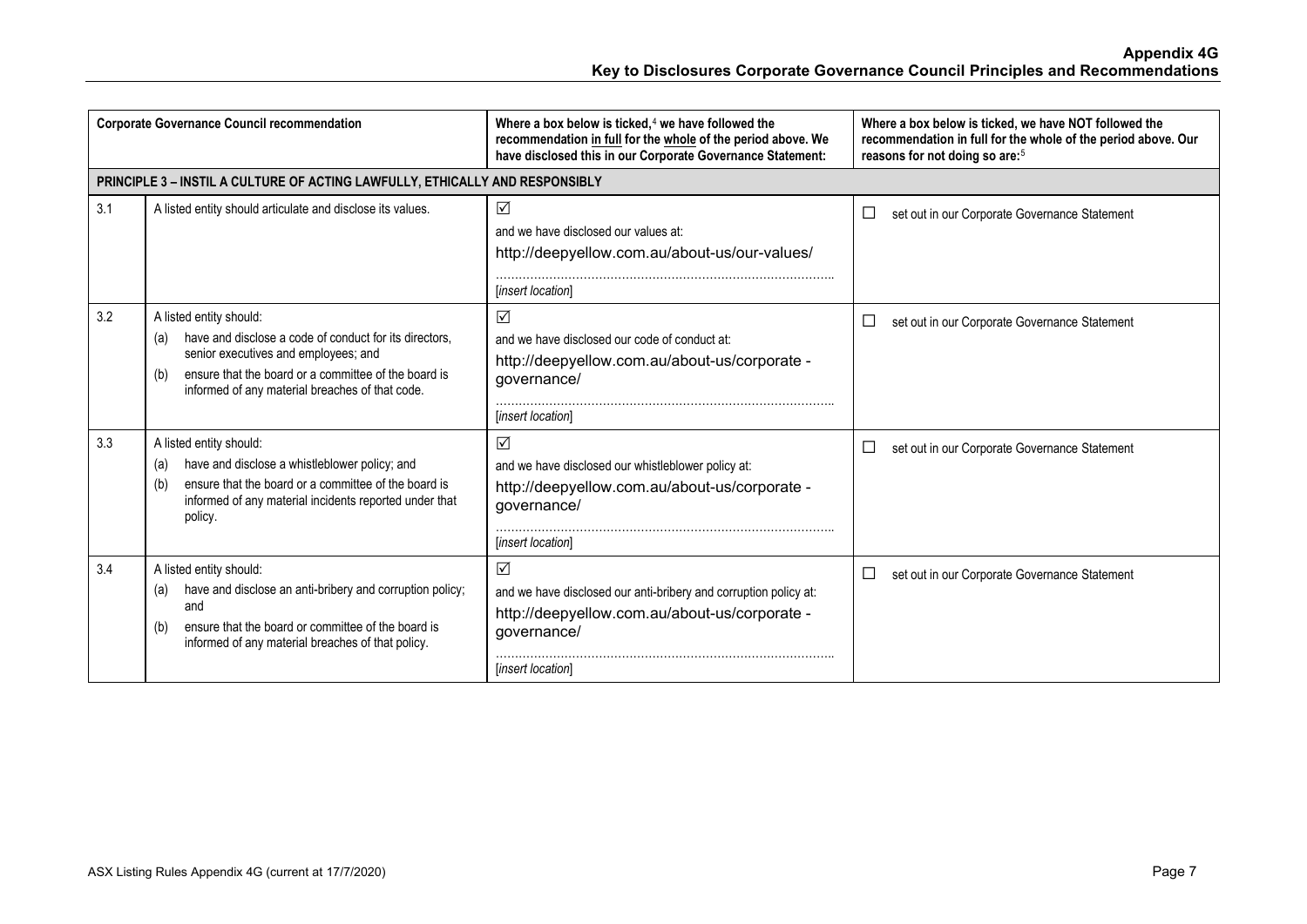|     | <b>Corporate Governance Council recommendation</b>                                                                                                                                                                                                                                                                                                                                                                                                                                                                                                                                                                                                                                                                                                                                                                                                                                                                                                                                                  | Where a box below is ticked, <sup>4</sup> we have followed the<br>recommendation in full for the whole of the period above. We<br>have disclosed this in our Corporate Governance Statement:                                                                                                                                                                                                                                                                                                                                                                                                                                                                                                                                                                                       | Where a box below is ticked, we have NOT followed the<br>recommendation in full for the whole of the period above. Our<br>reasons for not doing so are: <sup>5</sup> |
|-----|-----------------------------------------------------------------------------------------------------------------------------------------------------------------------------------------------------------------------------------------------------------------------------------------------------------------------------------------------------------------------------------------------------------------------------------------------------------------------------------------------------------------------------------------------------------------------------------------------------------------------------------------------------------------------------------------------------------------------------------------------------------------------------------------------------------------------------------------------------------------------------------------------------------------------------------------------------------------------------------------------------|------------------------------------------------------------------------------------------------------------------------------------------------------------------------------------------------------------------------------------------------------------------------------------------------------------------------------------------------------------------------------------------------------------------------------------------------------------------------------------------------------------------------------------------------------------------------------------------------------------------------------------------------------------------------------------------------------------------------------------------------------------------------------------|----------------------------------------------------------------------------------------------------------------------------------------------------------------------|
|     | <b>PRINCIPLE 4 - SAFEGUARD THE INTEGRITY OF CORPORATE REPORTS</b>                                                                                                                                                                                                                                                                                                                                                                                                                                                                                                                                                                                                                                                                                                                                                                                                                                                                                                                                   |                                                                                                                                                                                                                                                                                                                                                                                                                                                                                                                                                                                                                                                                                                                                                                                    |                                                                                                                                                                      |
| 4.1 | The board of a listed entity should:<br>have an audit committee which:<br>(a)<br>has at least three members, all of whom are non-<br>(1)<br>executive directors and a majority of whom are<br>independent directors; and<br>is chaired by an independent director, who is not<br>(2)<br>the chair of the board.<br>and disclose:<br>the charter of the committee;<br>(3)<br>the relevant qualifications and experience of the<br>(4)<br>members of the committee; and<br>in relation to each reporting period, the number of<br>(5)<br>times the committee met throughout the period and<br>the individual attendances of the members at those<br>meetings; or<br>if it does not have an audit committee, disclose that fact<br>(b)<br>and the processes it employs that independently verify<br>and safeguard the integrity of its corporate reporting,<br>including the processes for the appointment and removal<br>of the external auditor and the rotation of the audit<br>engagement partner. | $\Box$<br>[If the entity complies with paragraph (a):]<br>and we have disclosed a copy of the charter of the committee at:<br>http://deepyellow.com.au/about-us/corporate -<br>governance/<br>[insert location]<br>and the information referred to in paragraphs (4) and (5) at:<br>http://deepyellow.com.au/about-us/corporate -<br>governance/<br>[insert location]<br>[If the entity complies with paragraph (b):]<br>and we have disclosed the fact that we do not have an audit<br>committee and the processes we employ that independently verify<br>and safeguard the integrity of our corporate reporting, including the<br>processes for the appointment and removal of the external auditor<br>and the rotation of the audit engagement partner at:<br>[insert location] | ☑<br>set out in our Corporate Governance Statement                                                                                                                   |
| 4.2 | The board of a listed entity should, before it approves the<br>entity's financial statements for a financial period, receive from<br>its CEO and CFO a declaration that, in their opinion, the<br>financial records of the entity have been properly maintained<br>and that the financial statements comply with the appropriate<br>accounting standards and give a true and fair view of the<br>financial position and performance of the entity and that the<br>opinion has been formed on the basis of a sound system of risk<br>management and internal control which is operating effectively.                                                                                                                                                                                                                                                                                                                                                                                                 | $\Delta$                                                                                                                                                                                                                                                                                                                                                                                                                                                                                                                                                                                                                                                                                                                                                                           | set out in our Corporate Governance Statement<br>⊔                                                                                                                   |
| 4.3 | A listed entity should disclose its process to verify the integrity<br>of any periodic corporate report it releases to the market that is<br>not audited or reviewed by an external auditor.                                                                                                                                                                                                                                                                                                                                                                                                                                                                                                                                                                                                                                                                                                                                                                                                        | $\Delta$                                                                                                                                                                                                                                                                                                                                                                                                                                                                                                                                                                                                                                                                                                                                                                           | set out in our Corporate Governance Statement<br>⊔                                                                                                                   |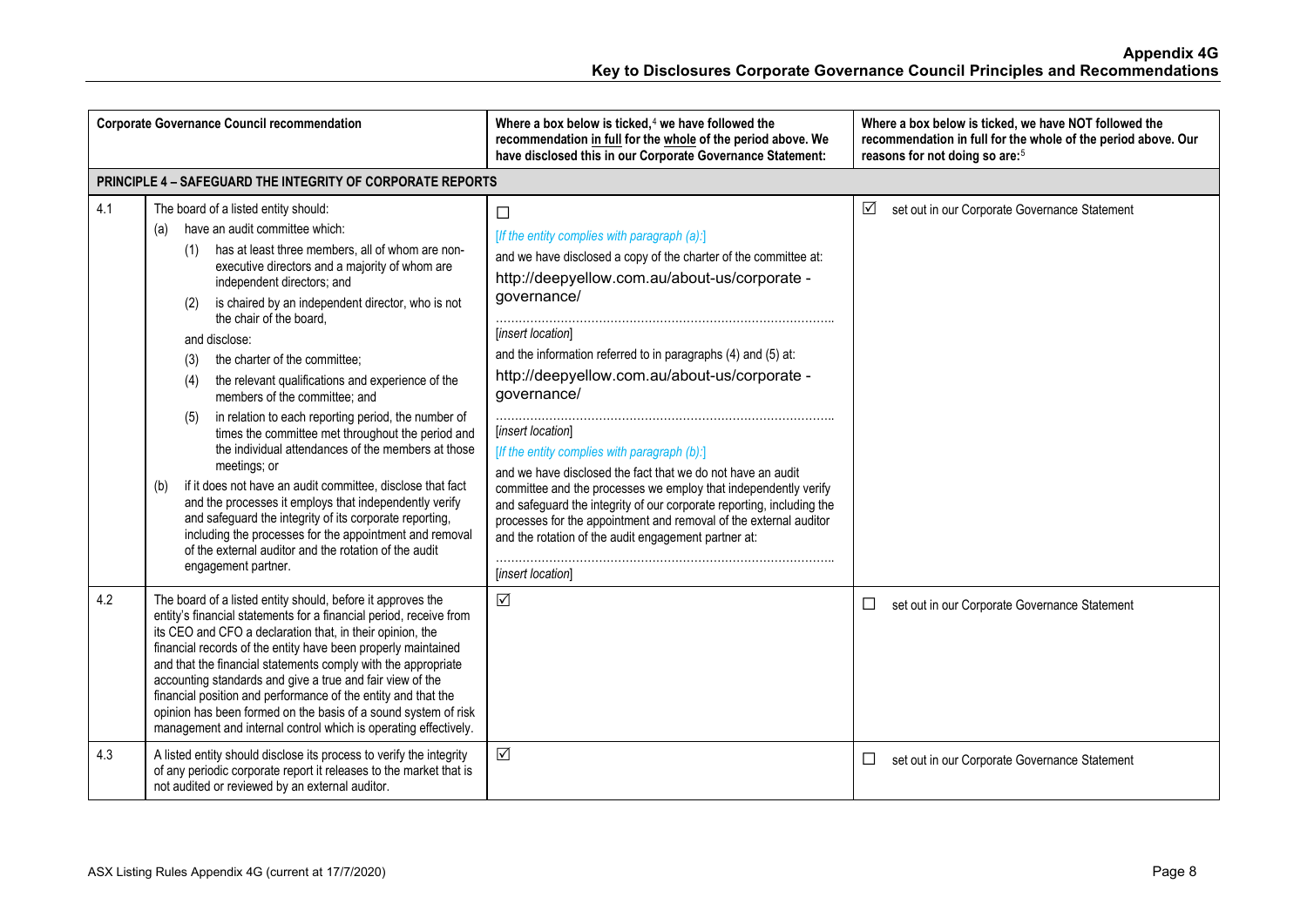|     | <b>Corporate Governance Council recommendation</b>                                                                                                                                                                 | Where a box below is ticked, $4$ we have followed the<br>recommendation in full for the whole of the period above. We<br>have disclosed this in our Corporate Governance Statement:   | Where a box below is ticked, we have NOT followed the<br>recommendation in full for the whole of the period above. Our<br>reasons for not doing so are: <sup>5</sup> |
|-----|--------------------------------------------------------------------------------------------------------------------------------------------------------------------------------------------------------------------|---------------------------------------------------------------------------------------------------------------------------------------------------------------------------------------|----------------------------------------------------------------------------------------------------------------------------------------------------------------------|
|     | PRINCIPLE 5 - MAKE TIMELY AND BALANCED DISCLOSURE                                                                                                                                                                  |                                                                                                                                                                                       |                                                                                                                                                                      |
| 5.1 | A listed entity should have and disclose a written policy for<br>complying with its continuous disclosure obligations under<br>listing rule 3.1.                                                                   | $\triangledown$<br>and we have disclosed our continuous disclosure compliance policy<br>at:<br>http://deepyellow.com.au/about-us/corporate -<br>governance/<br>[insert location]      | $\Box$<br>set out in our Corporate Governance Statement                                                                                                              |
| 5.2 | A listed entity should ensure that its board receives copies of all<br>material market announcements promptly after they have been<br>made.                                                                        | ☑<br>http://deepyellow.com.au/about-us/corporate -<br>governance/                                                                                                                     | □<br>set out in our Corporate Governance Statement                                                                                                                   |
| 5.3 | A listed entity that gives a new and substantive investor or<br>analyst presentation should release a copy of the presentation<br>materials on the ASX Market Announcements Platform ahead<br>of the presentation. | $\triangledown$                                                                                                                                                                       | $\Box$<br>set out in our Corporate Governance Statement                                                                                                              |
|     | PRINCIPLE 6 - RESPECT THE RIGHTS OF SECURITY HOLDERS                                                                                                                                                               |                                                                                                                                                                                       |                                                                                                                                                                      |
| 6.1 | A listed entity should provide information about itself and its<br>governance to investors via its website.                                                                                                        | $\sqrt{}$<br>and we have disclosed information about us and our governance on<br>our website at:<br>http://deepyellow.com.au/about-us/corporate -<br>governance/<br>[insert location] | $\Box$<br>set out in our Corporate Governance Statement                                                                                                              |
| 6.2 | A listed entity should have an investor relations program that<br>facilitates effective two-way communication with investors.                                                                                      | $\Delta$                                                                                                                                                                              | set out in our Corporate Governance Statement<br>$\Box$                                                                                                              |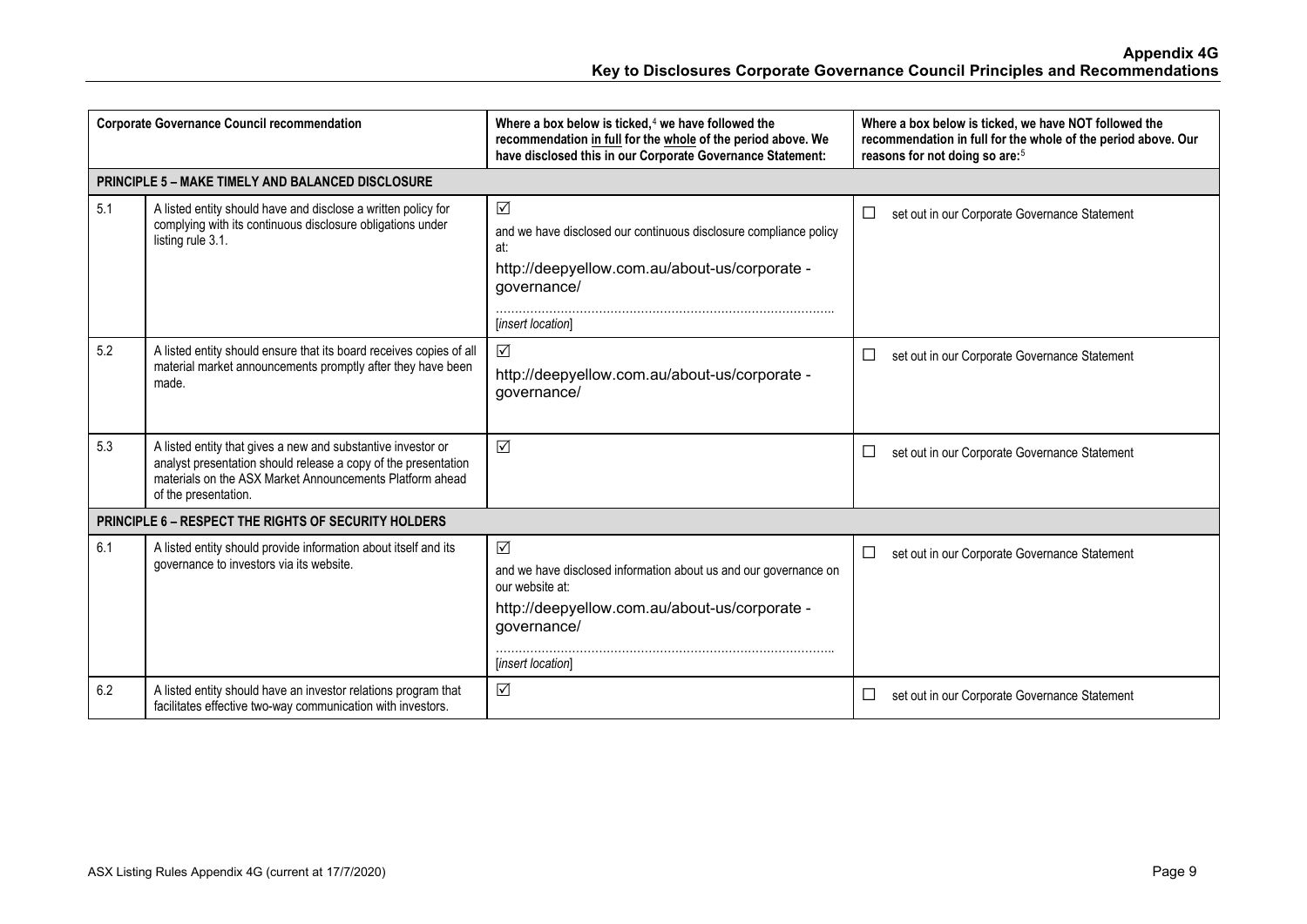| <b>Corporate Governance Council recommendation</b> |                                                                                                                                                                                                                                                                                                                                                                                                                                                                                                                                                                                                                                                                                                                                                            | Where a box below is ticked, $4$ we have followed the<br>recommendation in full for the whole of the period above. We<br>have disclosed this in our Corporate Governance Statement:                                                                                                                                                                                                                                                                                                                                                                                                                                                 | Where a box below is ticked, we have NOT followed the<br>recommendation in full for the whole of the period above. Our<br>reasons for not doing so are: <sup>5</sup> |
|----------------------------------------------------|------------------------------------------------------------------------------------------------------------------------------------------------------------------------------------------------------------------------------------------------------------------------------------------------------------------------------------------------------------------------------------------------------------------------------------------------------------------------------------------------------------------------------------------------------------------------------------------------------------------------------------------------------------------------------------------------------------------------------------------------------------|-------------------------------------------------------------------------------------------------------------------------------------------------------------------------------------------------------------------------------------------------------------------------------------------------------------------------------------------------------------------------------------------------------------------------------------------------------------------------------------------------------------------------------------------------------------------------------------------------------------------------------------|----------------------------------------------------------------------------------------------------------------------------------------------------------------------|
| 6.3                                                | A listed entity should disclose how it facilitates and encourages<br>participation at meetings of security holders.                                                                                                                                                                                                                                                                                                                                                                                                                                                                                                                                                                                                                                        | $\sqrt{}$<br>and we have disclosed how we facilitate and encourage participation<br>at meetings of security holders at:<br>http://deepyellow.com.au/about-us/corporate -<br>governance/<br>[insert location]                                                                                                                                                                                                                                                                                                                                                                                                                        | □<br>set out in our Corporate Governance Statement                                                                                                                   |
| 6.4                                                | A listed entity should ensure that all substantive resolutions at a<br>meeting of security holders are decided by a poll rather than by<br>a show of hands.                                                                                                                                                                                                                                                                                                                                                                                                                                                                                                                                                                                                | $\sqrt{}$                                                                                                                                                                                                                                                                                                                                                                                                                                                                                                                                                                                                                           | set out in our Corporate Governance Statement<br>⊔                                                                                                                   |
| 6.5                                                | A listed entity should give security holders the option to receive<br>communications from, and send communications to, the entity<br>and its security registry electronically.                                                                                                                                                                                                                                                                                                                                                                                                                                                                                                                                                                             | $\sqrt{}$                                                                                                                                                                                                                                                                                                                                                                                                                                                                                                                                                                                                                           | set out in our Corporate Governance Statement<br>ப                                                                                                                   |
|                                                    | <b>PRINCIPLE 7 - RECOGNISE AND MANAGE RISK</b>                                                                                                                                                                                                                                                                                                                                                                                                                                                                                                                                                                                                                                                                                                             |                                                                                                                                                                                                                                                                                                                                                                                                                                                                                                                                                                                                                                     |                                                                                                                                                                      |
| 7.1                                                | The board of a listed entity should:<br>have a committee or committees to oversee risk, each of<br>(a)<br>which:<br>has at least three members, a majority of whom are<br>independent directors; and<br>is chaired by an independent director,<br>(2)<br>and disclose:<br>the charter of the committee;<br>(3)<br>the members of the committee; and<br>(4)<br>as at the end of each reporting period, the number<br>(5)<br>of times the committee met throughout the period<br>and the individual attendances of the members at<br>those meetings; or<br>if it does not have a risk committee or committees that<br>(b)<br>satisfy (a) above, disclose that fact and the processes it<br>employs for overseeing the entity's risk management<br>framework. | $\Box$<br>[If the entity complies with paragraph (a):]<br>and we have disclosed a copy of the charter of the committee at:<br>http://deepyellow.com.au/about-us/corporate -<br>governance/<br>[insert location]<br>and the information referred to in paragraphs (4) and (5) at:<br>http://deepyellow.com.au/about-us/corporate -<br>governance/<br>[insert location]<br>[If the entity complies with paragraph (b):]<br>and we have disclosed the fact that we do not have a risk committee<br>or committees that satisfy (a) and the processes we employ for<br>overseeing our risk management framework at:<br>[insert location] | set out in our Corporate Governance Statement<br>⊻                                                                                                                   |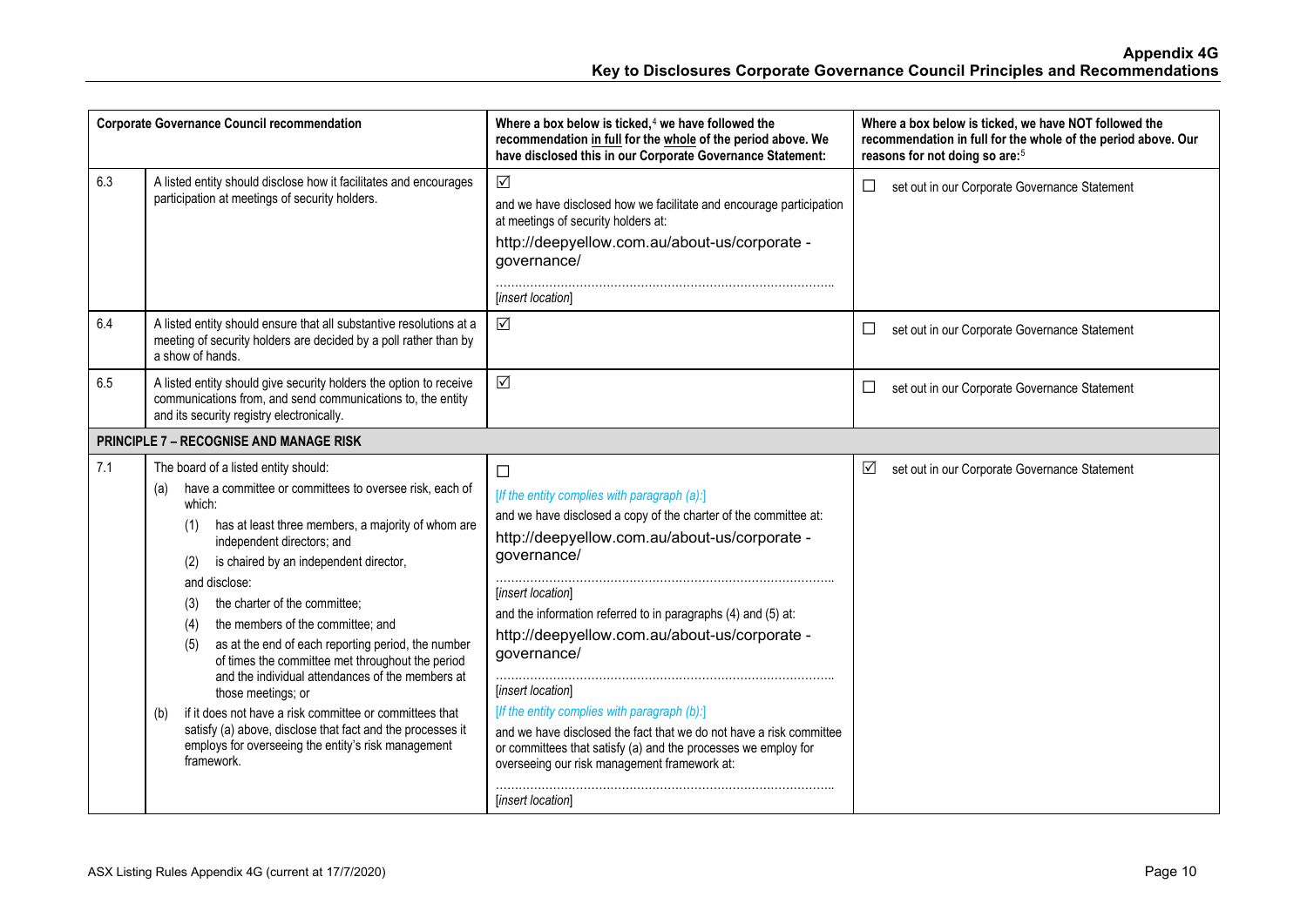| <b>Corporate Governance Council recommendation</b> |                                                                                                                                                                                                                                                                                                                                                                                          | Where a box below is ticked, $4$ we have followed the<br>recommendation in full for the whole of the period above. We<br>have disclosed this in our Corporate Governance Statement:                                                                                                                                                                                                                                                                                                                                                                                   | Where a box below is ticked, we have NOT followed the<br>recommendation in full for the whole of the period above. Our<br>reasons for not doing so are: <sup>5</sup> |
|----------------------------------------------------|------------------------------------------------------------------------------------------------------------------------------------------------------------------------------------------------------------------------------------------------------------------------------------------------------------------------------------------------------------------------------------------|-----------------------------------------------------------------------------------------------------------------------------------------------------------------------------------------------------------------------------------------------------------------------------------------------------------------------------------------------------------------------------------------------------------------------------------------------------------------------------------------------------------------------------------------------------------------------|----------------------------------------------------------------------------------------------------------------------------------------------------------------------|
| 7.2                                                | The board or a committee of the board should:<br>review the entity's risk management framework at least<br>(a)<br>annually to satisfy itself that it continues to be sound and<br>that the entity is operating with due regard to the risk<br>appetite set by the board; and<br>disclose, in relation to each reporting period, whether<br>(b)<br>such a review has taken place.         | ☑<br>and we have disclosed whether a review of the entity's risk<br>management framework was undertaken during the reporting period<br>at:<br>http://deepyellow.com.au/about-us/corporate -<br>governance/<br>[insert location]                                                                                                                                                                                                                                                                                                                                       | set out in our Corporate Governance Statement<br>⊔                                                                                                                   |
| 7.3                                                | A listed entity should disclose:<br>if it has an internal audit function, how the function is<br>(a)<br>structured and what role it performs; or<br>if it does not have an internal audit function, that fact and<br>(b)<br>the processes it employs for evaluating and continually<br>improving the effectiveness of its governance, risk<br>management and internal control processes. | $\Box$<br>[If the entity complies with paragraph $(a)$ :]<br>and we have disclosed how our internal audit function is structured<br>and what role it performs at:<br>[insert location]<br>[If the entity complies with paragraph (b):]<br>and we have disclosed the fact that we do not have an internal audit<br>function and the processes we employ for evaluating and continually<br>improving the effectiveness of our risk management and internal<br>control processes at:<br>http://deepyellow.com.au/about-us/corporate -<br>governance/<br>linsert location | $\triangledown$<br>set out in our Corporate Governance Statement                                                                                                     |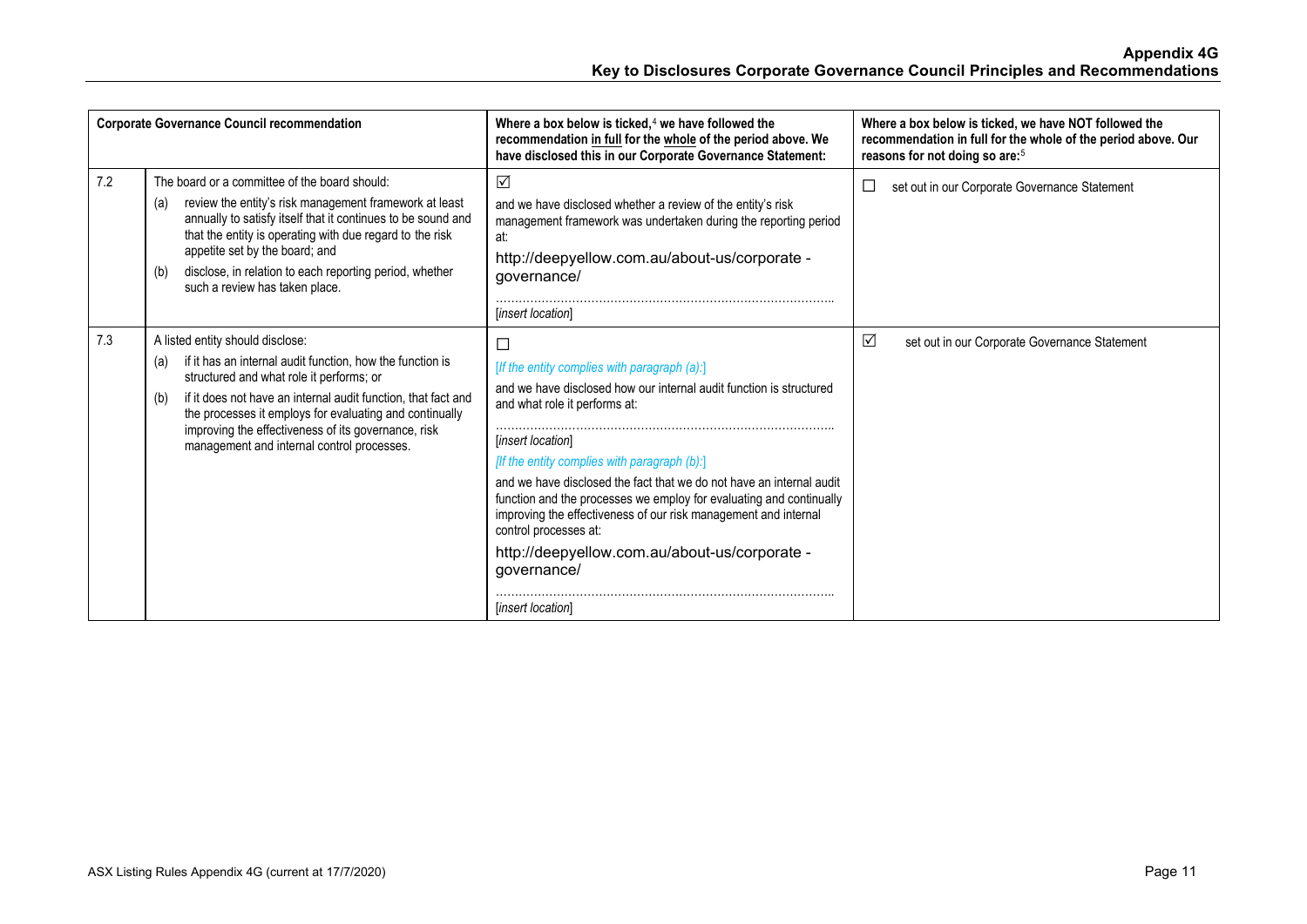| <b>Corporate Governance Council recommendation</b> |                                                                                                                                                                               | Where a box below is ticked, $4$ we have followed the<br>recommendation in full for the whole of the period above. We<br>have disclosed this in our Corporate Governance Statement: | Where a box below is ticked, we have NOT followed the<br>recommendation in full for the whole of the period above. Our<br>reasons for not doing so are: <sup>5</sup> |
|----------------------------------------------------|-------------------------------------------------------------------------------------------------------------------------------------------------------------------------------|-------------------------------------------------------------------------------------------------------------------------------------------------------------------------------------|----------------------------------------------------------------------------------------------------------------------------------------------------------------------|
| 7.4                                                | A listed entity should disclose whether it has any material<br>exposure to environmental or social risks and, if it does, how it<br>manages or intends to manage those risks. | $\sqrt{ }$<br>and we have disclosed whether we have any material exposure to<br>environmental and social risks at:<br>http://deepyellow.com.au/about-us/corporate -<br>qovernance/  | set out in our Corporate Governance Statement                                                                                                                        |
|                                                    |                                                                                                                                                                               | linsert location<br>and, if we do, how we manage or intend to manage those risks at:<br>http://deepyellow.com.au/about-us/corporate -<br>governance/<br>insert location             |                                                                                                                                                                      |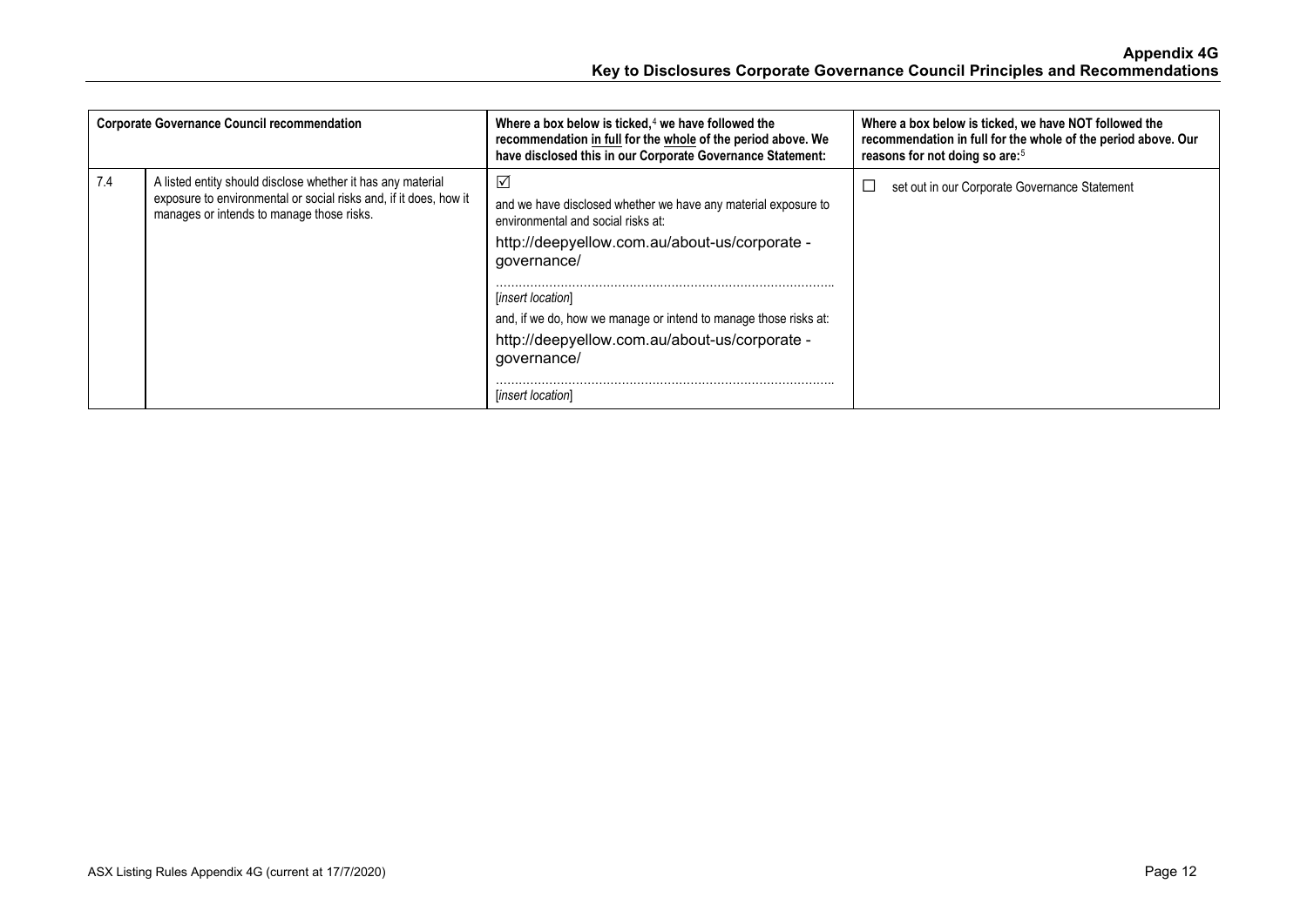| <b>Corporate Governance Council recommendation</b> |                                                                                                                                                                                                                                                                                                                                                                                                                                                                                                                                                                                                                                                                                                                                                                                                                     | Where a box below is ticked, $4$ we have followed the<br>recommendation in full for the whole of the period above. We<br>have disclosed this in our Corporate Governance Statement:                                                                                                                                                                                                                                                                                                                                                                                                                                                                                                                                                   | Where a box below is ticked, we have NOT followed the<br>recommendation in full for the whole of the period above. Our<br>reasons for not doing so are: <sup>5</sup> |
|----------------------------------------------------|---------------------------------------------------------------------------------------------------------------------------------------------------------------------------------------------------------------------------------------------------------------------------------------------------------------------------------------------------------------------------------------------------------------------------------------------------------------------------------------------------------------------------------------------------------------------------------------------------------------------------------------------------------------------------------------------------------------------------------------------------------------------------------------------------------------------|---------------------------------------------------------------------------------------------------------------------------------------------------------------------------------------------------------------------------------------------------------------------------------------------------------------------------------------------------------------------------------------------------------------------------------------------------------------------------------------------------------------------------------------------------------------------------------------------------------------------------------------------------------------------------------------------------------------------------------------|----------------------------------------------------------------------------------------------------------------------------------------------------------------------|
|                                                    | PRINCIPLE 8 - REMUNERATE FAIRLY AND RESPONSIBLY                                                                                                                                                                                                                                                                                                                                                                                                                                                                                                                                                                                                                                                                                                                                                                     |                                                                                                                                                                                                                                                                                                                                                                                                                                                                                                                                                                                                                                                                                                                                       |                                                                                                                                                                      |
| 8.1                                                | The board of a listed entity should:<br>have a remuneration committee which:<br>(a)<br>has at least three members, a majority of whom are<br>(1)<br>independent directors; and<br>is chaired by an independent director,<br>(2)<br>and disclose:<br>the charter of the committee;<br>(3)<br>the members of the committee; and<br>(4)<br>as at the end of each reporting period, the number<br>(5)<br>of times the committee met throughout the period<br>and the individual attendances of the members at<br>those meetings; or<br>if it does not have a remuneration committee, disclose<br>(b)<br>that fact and the processes it employs for setting the level<br>and composition of remuneration for directors and senior<br>executives and ensuring that such remuneration is<br>appropriate and not excessive. | $\Box$<br>[If the entity complies with paragraph (a):]<br>and we have disclosed a copy of the charter of the committee at:<br>http://deepyellow.com.au/about-us/corporate -<br>governance/<br><b>linsert locationl</b><br>and the information referred to in paragraphs (4) and (5) at:<br>http://deepyellow.com.au/about-us/corporate -<br>governance/<br>[insert location]<br>[If the entity complies with paragraph (b):]<br>and we have disclosed the fact that we do not have a remuneration<br>committee and the processes we employ for setting the level and<br>composition of remuneration for directors and senior executives and<br>ensuring that such remuneration is appropriate and not excessive:<br>[insert location] | ☑<br>set out in our Corporate Governance Statement OR<br>$\Box$<br>we are an externally managed entity and this recommendation<br>is therefore not applicable        |
| 8.2                                                | A listed entity should separately disclose its policies and<br>practices regarding the remuneration of non-executive directors<br>and the remuneration of executive directors and other senior<br>executives.                                                                                                                                                                                                                                                                                                                                                                                                                                                                                                                                                                                                       | $\triangledown$<br>and we have disclosed separately our remuneration policies and<br>practices regarding the remuneration of non-executive directors and<br>the remuneration of executive directors and other senior executives<br>at:<br>http://deepyellow.com.au/about-us/corporate -<br>governance/<br>[insert location]                                                                                                                                                                                                                                                                                                                                                                                                           | $\Box$<br>set out in our Corporate Governance Statement OR<br>$\Box$<br>we are an externally managed entity and this recommendation<br>is therefore not applicable   |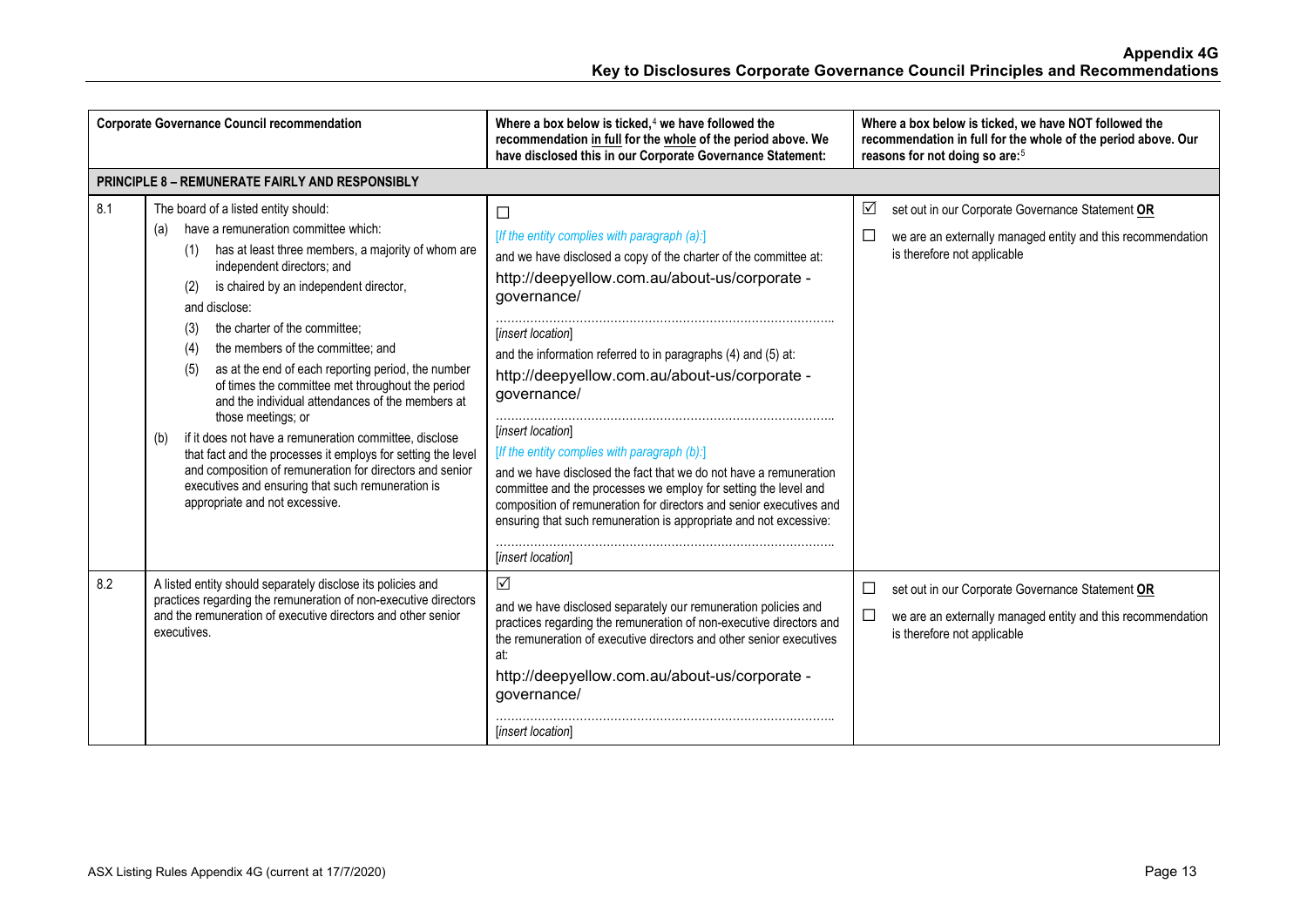| <b>Corporate Governance Council recommendation</b> |                                                                                                                                                                                                                                                                                                                                                                                                           | Where a box below is ticked, $4$ we have followed the<br>recommendation in full for the whole of the period above. We<br>have disclosed this in our Corporate Governance Statement: | Where a box below is ticked, we have NOT followed the<br>recommendation in full for the whole of the period above. Our<br>reasons for not doing so are: <sup>5</sup>                                                                                                                                                             |  |  |
|----------------------------------------------------|-----------------------------------------------------------------------------------------------------------------------------------------------------------------------------------------------------------------------------------------------------------------------------------------------------------------------------------------------------------------------------------------------------------|-------------------------------------------------------------------------------------------------------------------------------------------------------------------------------------|----------------------------------------------------------------------------------------------------------------------------------------------------------------------------------------------------------------------------------------------------------------------------------------------------------------------------------|--|--|
| 8.3                                                | A listed entity which has an equity-based remuneration scheme<br>should:<br>have a policy on whether participants are permitted to<br>(a)<br>enter into transactions (whether through the use of<br>derivatives or otherwise) which limit the economic risk of<br>participating in the scheme; and<br>disclose that policy or a summary of it.<br>(b)                                                     | $\triangledown$<br>and we have disclosed our policy on this issue or a summary of it at:<br>http://deepyellow.com.au/about-us/corporate -<br>governance/<br>[insert location]       | □<br>set out in our Corporate Governance Statement OR<br>$\Box$<br>we do not have an equity-based remuneration scheme and<br>this recommendation is therefore not applicable OR<br>$\Box$<br>we are an externally managed entity and this recommendation<br>is therefore not applicable                                          |  |  |
|                                                    | ADDITIONAL RECOMMENDATIONS THAT APPLY ONLY IN CERTAIN CASES                                                                                                                                                                                                                                                                                                                                               |                                                                                                                                                                                     |                                                                                                                                                                                                                                                                                                                                  |  |  |
| 9.1                                                | A listed entity with a director who does not speak the language<br>in which board or security holder meetings are held or key<br>corporate documents are written should disclose the processes<br>it has in place to ensure the director understands and can<br>contribute to the discussions at those meetings and<br>understands and can discharge their obligations in relation to<br>those documents. | $\Box$<br>and we have disclosed information about the processes in place at:<br>[insert location]                                                                                   | $\Box$<br>set out in our Corporate Governance Statement OR<br>$\sqrt{}$<br>we do not have a director in this position and this<br>recommendation is therefore not applicable OR<br>$\Box$<br>we are an externally managed entity and this recommendation<br>is therefore not applicable                                          |  |  |
| 9.2                                                | A listed entity established outside Australia should ensure that<br>meetings of security holders are held at a reasonable place and<br>time.                                                                                                                                                                                                                                                              | $\Box$                                                                                                                                                                              | □<br>set out in our Corporate Governance Statement OR<br>⊠<br>we are established in Australia and this recommendation is<br>therefore not applicable OR<br>we are an externally managed entity and this recommendation<br>is therefore not applicable                                                                            |  |  |
| 9.3                                                | A listed entity established outside Australia, and an externally<br>managed listed entity that has an AGM, should ensure that its<br>external auditor attends its AGM and is available to answer<br>questions from security holders relevant to the audit.                                                                                                                                                | $\Box$                                                                                                                                                                              | $\Box$<br>set out in our Corporate Governance Statement OR<br>☑<br>we are established in Australia and not an externally managed<br>listed entity and this recommendation is therefore not<br>applicable<br>we are an externally managed entity that does not hold an<br>AGM and this recommendation is therefore not applicable |  |  |